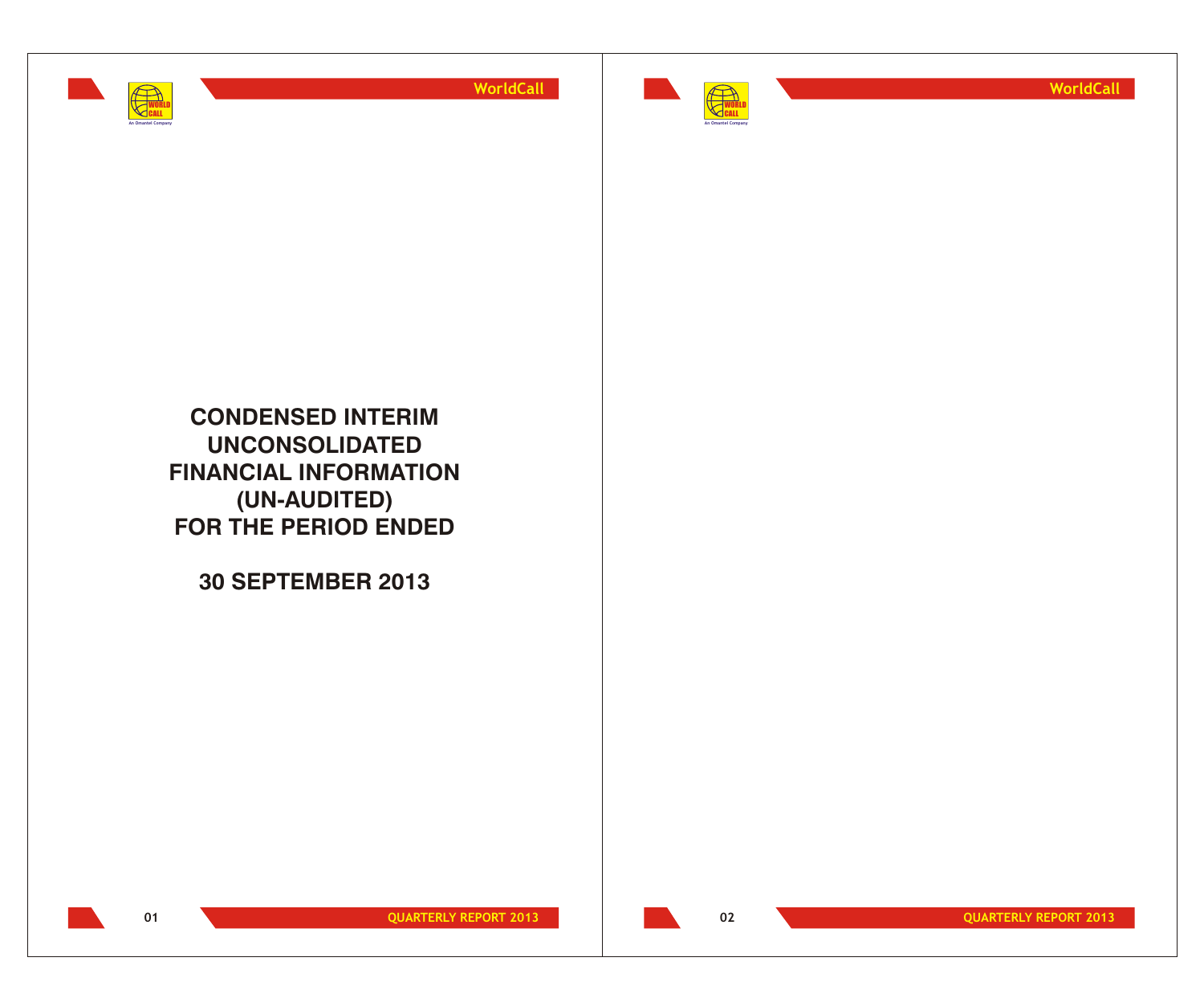

**WorldCall**

## **VISION**

WORLD CALL **An Omantel Company**

> We at Worldcall are committed to achieving dynamic growth and service excellence by being at the cutting edge of technological innovation. We strive to consistently meet and surpass customers', employees' and stake-holders' expectations by offering state-of-the-art telecom solutions with national & international footprints. We feel pride in making efforts to position Worldcall and Pakistan in the forefront of international arena.

# **MISSION STATEMENT**

In the telecom market of Pakistan, Worldcall to have an overwhelming impact on the basis of following benchmarks:

- Create new standards of product offering in basic and value added telephony by being more cost effective, easily accessible and dependable. Thus ensuring real value for money to all segments of market.
- Be a leader within indigenous operators in terms of market share, gross revenues and ARPU within five years and maintain the same positioning thereafter.
- Achieve utmost customer satisfaction by setting up high standards of technical quality and service delivery.

Ensuring the most profitable and sustainable patterns of ROI (Return on Investment) for the stake-holders.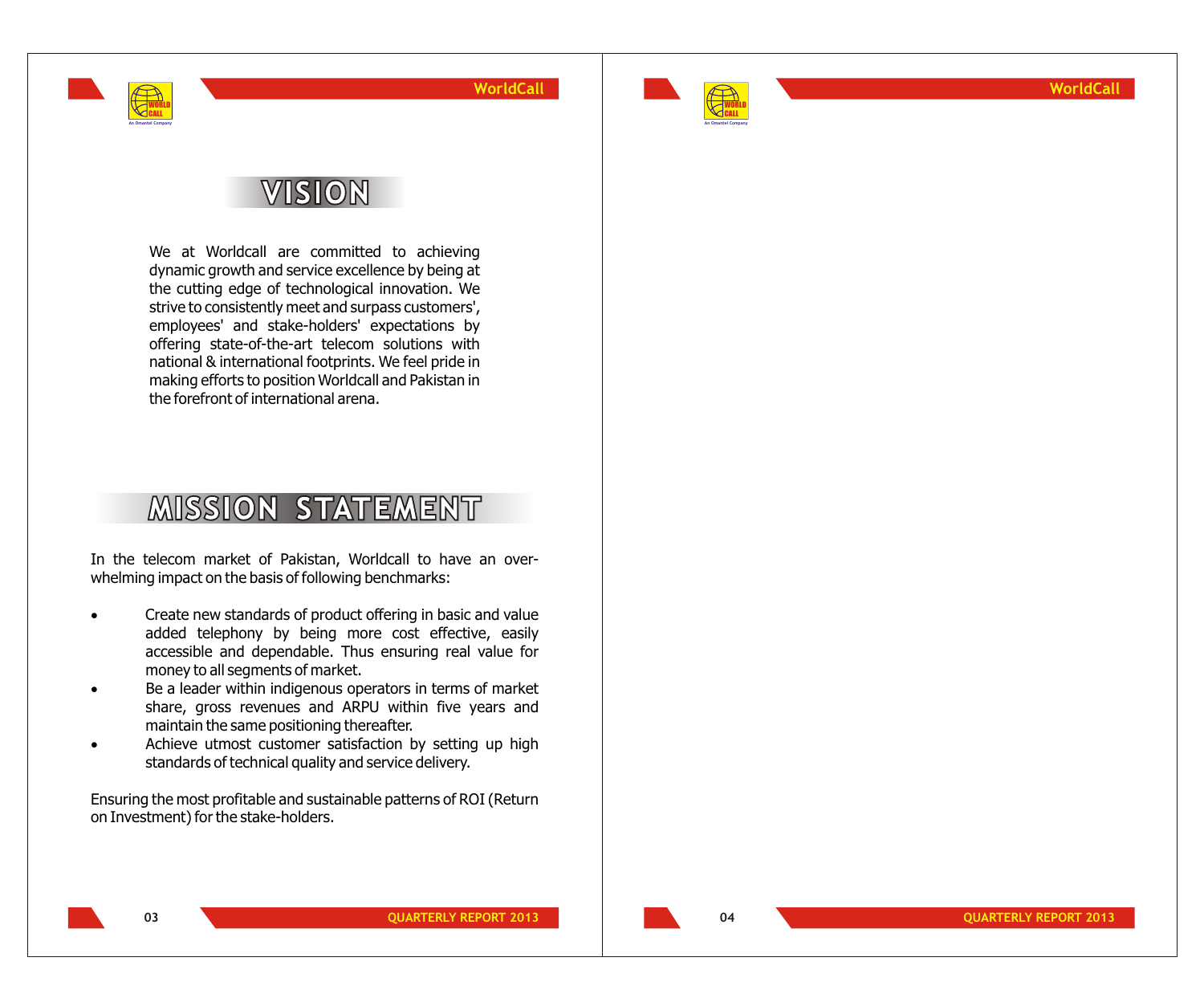



**WorldCall**

# Contents

*Page Seven*

Company information

*Page Nine*

Directors' review

*Page Ten*

Condensed interim unconsolidated balance sheet

### *Page Eleven*

Condensed interim unconsolidated profit & loss account

### *Page Twelve*

Condensed interim unconsolidated statement of

comprehensive income

### *Page Thirteen*

Condensed interim unconsolidated cash flow statement

### *Page Fourteen*

Condensed interim unconsolidated statement of changes in equity

### *Page Fifteen*

Notes to the condensed interim unconsolidated financial information

### *Page Twenty Seven*

Condensed interim consolidated financial information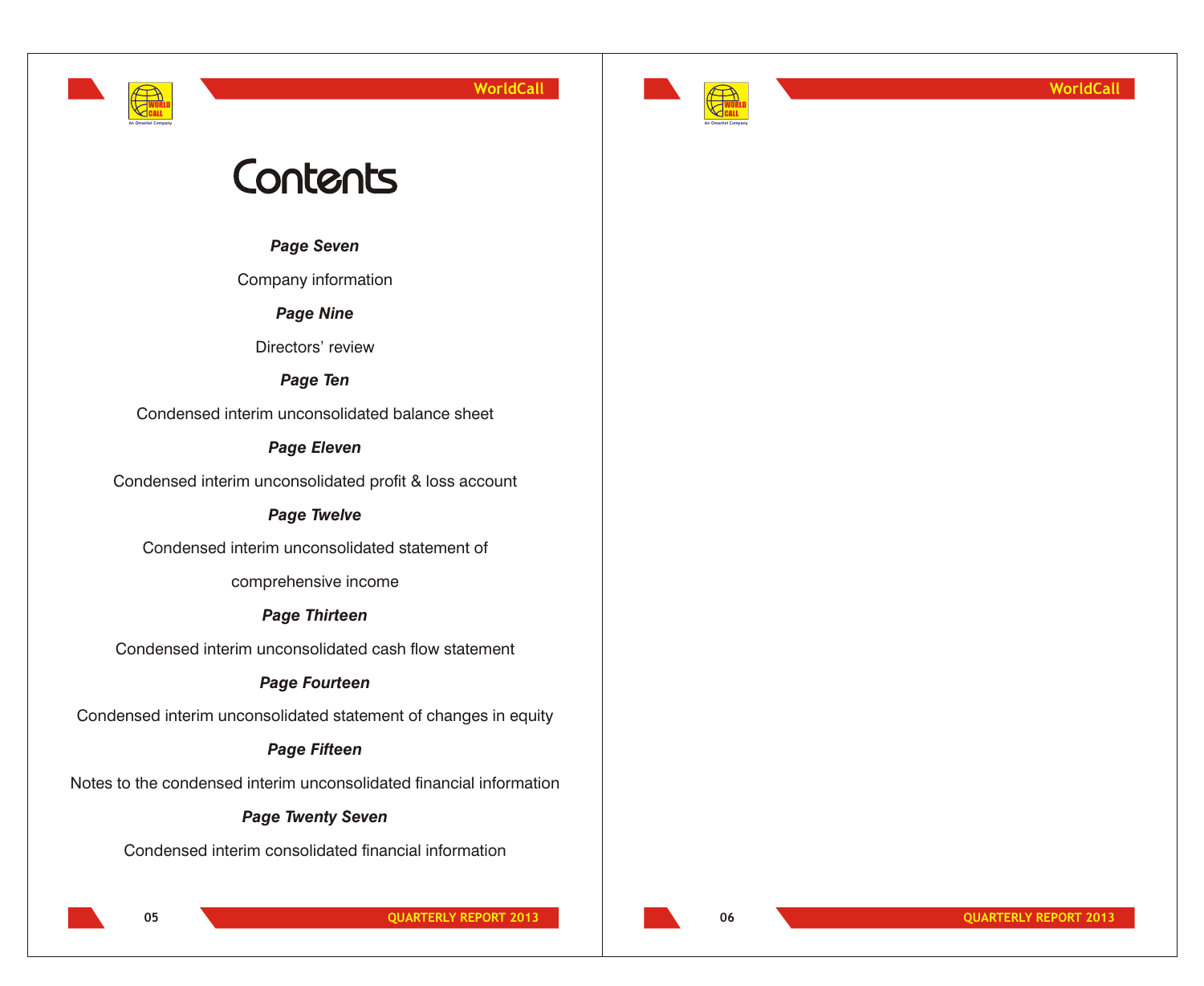



**Bankers** *(In Alphabetic Order)* Allied Bank Limited

Albaraka Bank (Pakistan) Limited

### **WorldCall**

### **COMPANY INFORMATION**

|                                          |                                              |                                             | (formerly Emirates Global Islamic Bank Limited)<br>Askari Bank Limited |
|------------------------------------------|----------------------------------------------|---------------------------------------------|------------------------------------------------------------------------|
| Chairman                                 | Mehdi Mohammed Al Abduwani                   |                                             | Barclays Bank Plc Pakistan                                             |
|                                          |                                              |                                             | Deutsche Bank AG                                                       |
| <b>Chief Executive Officer</b>           | Babar Ali Syed                               |                                             | <b>Faysal Bank Limited</b>                                             |
|                                          | Aimen bin Ahmed Al Hosni                     |                                             | Habib Bank Limited                                                     |
| Board of Directors (In Alphabetic order) | Asadullah Khawaja                            |                                             | Habib Metropolitan Bank Limited                                        |
|                                          | Mehdi Mohammed Al Abduwani                   |                                             | <b>HSBC Bank Middle East Limited</b>                                   |
|                                          | Samy Ahmed Abdulgadir Al Ghassany            |                                             | HSBC Bank Oman S.A.O.G.                                                |
|                                          | Sohail Qadir                                 |                                             | (formerly Oman International Bank S.A.O.G.)                            |
|                                          | Shehryar Ali Taseer                          |                                             | IGI Investment Bank Limited                                            |
|                                          | Talal Said Marhoon Al-Mamari (Vice Chairman) |                                             | <b>JS Bank Limited</b>                                                 |
|                                          |                                              |                                             | <b>KASB Bank Limited</b>                                               |
| <b>Chief Financial Officer</b>           | Mohammad Noaman Adil                         |                                             | <b>MCB Bank Limited</b>                                                |
|                                          |                                              |                                             | National Bank of Pakistan                                              |
| <b>Executive Committee</b>               | Mehdi Mohammed Al Abduwani (Chairman)        |                                             | NIB Bank Limited                                                       |
|                                          | Aimen bin Ahmed Al Hosni (Member)            |                                             | Pak Oman Investment Co. Limited                                        |
|                                          | Babar Ali Syed (Member)                      |                                             | Soneri Bank Limited                                                    |
|                                          | Sohail Qadir (Member)                        |                                             | Standard Chartered Bank (Pakistan) Limited                             |
|                                          | Rizwan Abdul Hayi (Secretary)                |                                             | Summit Bank Limited                                                    |
|                                          |                                              |                                             | (formerly Arif Habib Bank Limited)                                     |
| <b>Audit Committee</b>                   | Talal Said Marhoon Al-Mamari (Chairman)      |                                             | <b>Tameer Microfinance Bank Limited</b>                                |
|                                          | Asadullah Khawaja (Member)                   |                                             | The Bank of Punjab                                                     |
|                                          | Aimen bin Ahmed Al Hosni (Member)            |                                             | United Bank Limited                                                    |
|                                          | Rizwan Abdul Hayi (Secretary)                |                                             |                                                                        |
|                                          |                                              | <b>Registrar and Shares Transfer Office</b> | THK Associates (Pvt.) Limited                                          |
| <b>HR Committee</b>                      | Aimen bin Ahmed Al Hosni (Chairman)          |                                             | Ground Floor, State Life Building No.3,                                |
|                                          | Sohail Qadir (Member)                        |                                             | Dr. Zia-ud-Din Ahmed Road, Karachi.                                    |
|                                          | Talal Said Marhoon Al-Mamari (Member)        |                                             | Tel: (021) 111-000-322                                                 |
|                                          | Saud Al-Mazroui (Secretary)                  | <b>Registered Office/Head Office</b>        | 67-A, C/III, Gulberg-III,                                              |
|                                          |                                              |                                             | Lahore, Pakistan                                                       |
| <b>Chief Internal Auditor</b>            | Mirghani Hamza Al-Madani                     |                                             | Tel: (042) 3587 2633-38                                                |
|                                          |                                              |                                             | Fax: (042) 3575 5231                                                   |
| <b>Company Secretary</b>                 | Rizwan Abdul Hayi                            |                                             |                                                                        |
|                                          |                                              | Webpage                                     | www.worldcall.com.pk                                                   |
| <b>Auditors</b>                          | KPMG Taseer Hadi & Co.                       |                                             |                                                                        |
|                                          | <b>Chartered Accountants</b>                 |                                             |                                                                        |
| <b>Legal Advisers</b>                    | M/s Miankot & Co.                            |                                             |                                                                        |
|                                          | Barristers, Advocates &                      |                                             |                                                                        |
|                                          | Corporate Legal Consultant                   |                                             |                                                                        |
|                                          |                                              |                                             |                                                                        |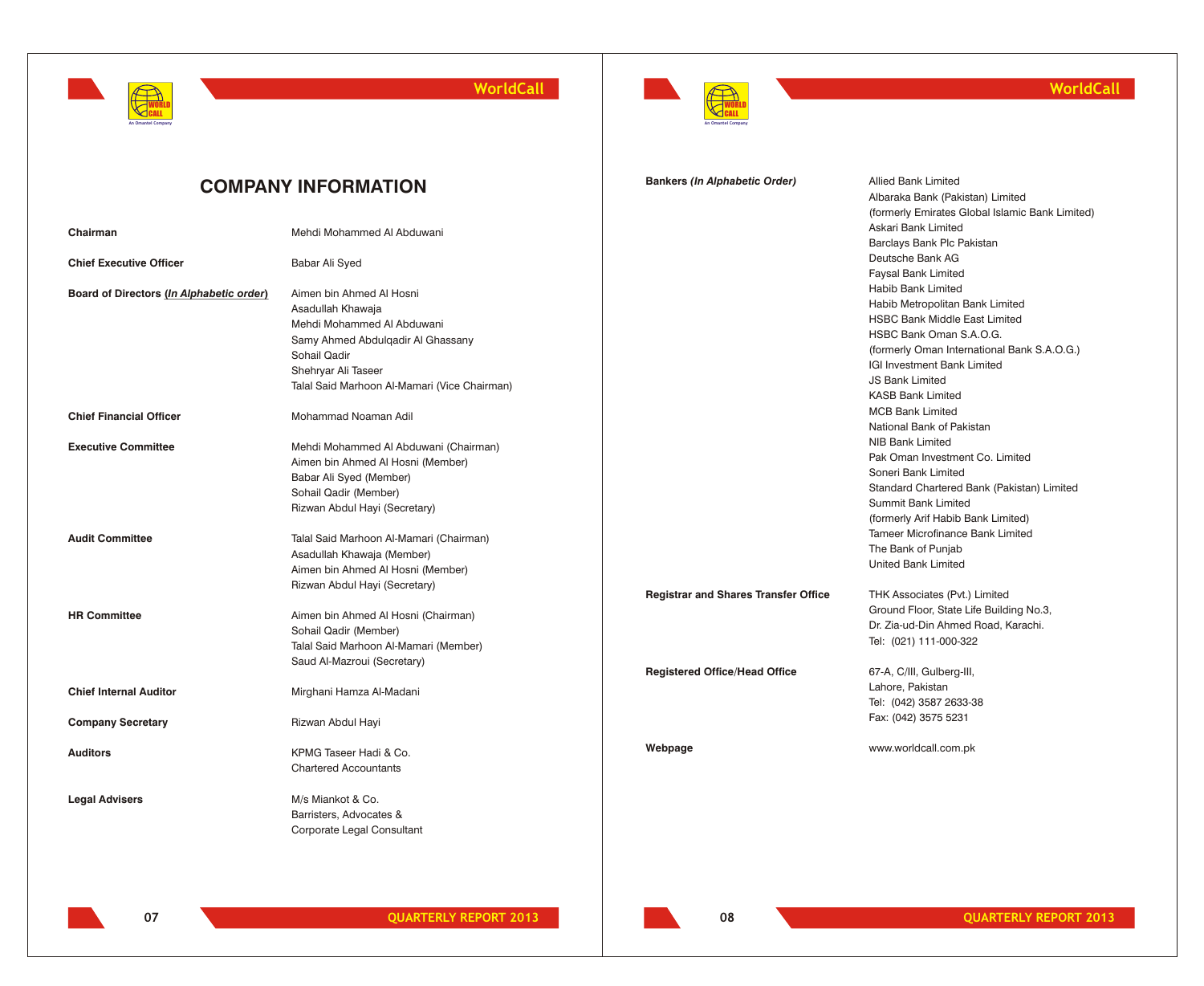

### **DIRECTORS' REVIEW**

The Directors of Worldcall Telecom Limited ("WTL" or the "Company") are pleased to present the brief overview of the financial information for the nine months period ended 30 September 2013.

### **Financial Overview**

During the period under review, the Company was badly hit by unfavorable movement in exchange rate. This led to recognition of heavy exchange losses on all foreign currency denominated liabilities. Apart from that performance remained suppressed as the Company has yet to proceed to roll out and network improvement. Overall activity when contrasted with last year corresponding figures appears diminished.

Surge in gross loss in current period is mainly attributable to heavy depreciation charges which could not be fully absorbed by a revenue total of Rs 2,762 million. A slight saving in operating cost of 2% is the result of various cost cutting initiatives. The period was closed with a net loss of Rs 1,532 million.

### **Future Outlook**

The Company has successfully concluded CPS transaction during the last quarter. The shares have been allotted to the investors and other regulatory requirement and performance obligations have been complied with. This compliance has now entitled the Company to utilize the proceeds of the second tranche of funding as per the strategic expansion plans.

The Company is aware of the critical situation and is ambitious to make a turnaround. There are certain broad based factors that are adversely affecting the whole ICT sector. Taxation regime making telecommunication services costly to public, decline in foreign investment, soaring cost of doing business with falling ARPUs, etc are some of the factors that need attention at the policy making level. The Company is also hopeful that some mergers and acquisitions within the ICT industry will also bring about favorable changes for all the participants. The Company expects its financial indicators to show a favorable turn gradually as various roll out plans are accomplished in near future.

### **Company's staff and customers**

We whole heartedly put in record here our appreciation and gratitude to our all staff members for their efforts and hard work especially in recent times of stress and pressure. We further express our sincere gratitude for our customers for their continued trust on our services.

For and on behalf of the Board of Directors

**09**

Babard **Muscat Babar Ali Syed** 29 October 2013 Chief Executive Officer

### **QUARTERLY REPORT 2013 QUARTERLY REPORT 2013**



#### **CONDENSED INTERIM UNCONSOLIDATED BALANCE SHEET (Un-Audited)AS AT 30 SEPTEMBER 2013** Restated Restated

|                                                                                                                 |                                | 30 September<br>2013   | nesiateu<br>31 December<br>2012 | nesialeu<br>31 December<br>2011 |
|-----------------------------------------------------------------------------------------------------------------|--------------------------------|------------------------|---------------------------------|---------------------------------|
| <b>NON CURRENT ASSETS</b>                                                                                       | Note                           |                        | (Rupees in '000)-               |                                 |
| Tangible fixed assets                                                                                           |                                |                        |                                 |                                 |
| Property, plant and equipment                                                                                   | 5                              | 12,570,820             | 13,002,060                      | 13,527,048                      |
| Capital work-in-progress                                                                                        |                                | 1,272,226              | 782,635                         | 650,986                         |
|                                                                                                                 |                                | 13,843,046             | 13,784,695                      | 14,178,034                      |
| Intangible assets                                                                                               | 6                              | 4,828,703              | 4,987,160                       | 5,183,628                       |
| <b>Investment properties</b>                                                                                    | 7                              | 160,474                | 160,474                         | 146,074                         |
| Long term investment - classified as held for sale<br>Long term trade receivables                               | 8                              | 180,603                | 242,883                         | 18,092                          |
| <b>Deferred taxation</b>                                                                                        |                                | 2,067,724              | 1,295,068                       | 288,499                         |
| Long term loans and deposits                                                                                    |                                | 82,090                 | 122,074                         | 132,323                         |
| <b>CURRENT ASSETS</b>                                                                                           |                                | 21,162,640             | 20,592,354                      | 19,946,650                      |
| Stores and spares                                                                                               |                                | 187,278                | 225,091                         | 235,415                         |
| Stock in trade<br>Trade debts                                                                                   |                                | 237,063<br>1,920,594   | 208,140<br>2,624,883            | 201,901<br>3,252,683            |
| Loans and advances - considered good                                                                            |                                | 1,143,838              | 1,441,416                       | 1,058,229                       |
| Deposits and prepayments                                                                                        |                                | 166,975                | 190,848                         | 142,945                         |
| Other receivables<br>Short term investments                                                                     |                                | 62,625<br>83,135       | 64,513<br>104,982               | 86,212<br>114,489               |
| Income tax recoverable - net                                                                                    |                                | 154,597                | 154,656                         | 163,943                         |
| Cash and bank balances                                                                                          |                                | 2,421,025              | 100,742                         | 327,028                         |
|                                                                                                                 |                                | 6,377,130              | 5,115,271                       | 5,582,845                       |
| <b>CURRENT LIABILITIES</b>                                                                                      |                                |                        |                                 |                                 |
| Current maturities of non-current liabilities<br>Running finance under mark-up arrangements - secured           |                                | 1,455,849<br>787,759   | 1,447,025<br>789,331            | 2,095,116<br>979,373            |
| Short term borrowings                                                                                           | 9                              | 68,256                 | 1,014,767                       | 118,503                         |
| License fee payable                                                                                             |                                | 1,021,500              | 1,021,500                       | 1,021,500                       |
| Trade and other payables                                                                                        |                                | 6,478,560              | 5,947,891<br>245,190            | 4,589,727                       |
| Interest and mark-up accrued                                                                                    |                                | 249,393<br>10,061,317  | 10,465,704                      | 140,183<br>8,944,402            |
| <b>NET CURRENT LIABILITIES</b>                                                                                  |                                | (3,684,187)            | (5,350,433)                     | (3,361,557)                     |
| <b>NON CURRENT LIABILITIES</b>                                                                                  |                                |                        |                                 |                                 |
| Term finance certificates - secured                                                                             | 10                             | 1,643,735              | 1,640,083                       | 1,081,213                       |
| Long term loan                                                                                                  | 11                             | 3,401,321              | 2,815,456                       | 3,060,004                       |
| Deferred income                                                                                                 |                                |                        | 65,916                          | 166,300                         |
| Retirement benefits<br>Liabilities against assets subject to finance lease                                      |                                | 344,509<br>2,227       | 362,907<br>44,904               | 310,007<br>89,471               |
| Long term payables                                                                                              | 12                             | 1,171,878              | 1,288,444                       | 1,494,620                       |
| Long term deposits                                                                                              |                                | 42,390                 | 42,458                          | 42,661                          |
| Contingencies and commitments                                                                                   | 13                             | 6,606,060              | 6,260,168                       | 6,244,276                       |
|                                                                                                                 |                                | 10,872,393             | 8,981,753                       | 10,340,817                      |
| <b>REPRESENTED BY</b><br>Share capital and reserves                                                             |                                |                        |                                 |                                 |
| Authorized capital                                                                                              |                                |                        |                                 |                                 |
| 1,500,000,000 (31 December 2012: 900,000,000)                                                                   |                                | 15,000,000             | 9,000,000                       | 9,000,000                       |
| ordinary shares of Rs. 10 each                                                                                  |                                |                        |                                 |                                 |
| 500,000 (31 December 2012: Nil) preference shares of USD 100 each                                               |                                |                        |                                 |                                 |
| (USD 50,000,000 equivalent to Rs. 6,000,000,000)                                                                |                                | 6,000,000              |                                 |                                 |
| Ordinary share capital                                                                                          | 14                             | 8,605,716              | 8,605,716                       | 8,605,716                       |
| Preference share capital                                                                                        | 15                             | 3,537,700              |                                 |                                 |
| Share premium                                                                                                   |                                | 837,335                | 837,335                         | 837,335                         |
| Fair value reserve - available for sale financial assets                                                        |                                | 5,190                  | 13,835                          | (242, 023)                      |
| Exchange translation reserve<br>Accumulated (loss)/profit                                                       |                                | 154,800<br>(2,625,086) | (823, 263)                      | 796,544                         |
|                                                                                                                 |                                | 10,515,655             | 8,633,623                       | 9,997,572                       |
| Surplus on revaluation                                                                                          |                                | 356,738                | 348,130                         | 343,245                         |
|                                                                                                                 |                                | 10,872,393             | 8,981,753                       | 10,340,817                      |
| The annexed notes 1 to 20 form an integral part of this condensed interim unconsolidated financial information. |                                |                        |                                 |                                 |
|                                                                                                                 |                                |                        |                                 |                                 |
| <b>Muscat</b>                                                                                                   | <b>Chief Executive Officer</b> |                        |                                 |                                 |
| 10                                                                                                              |                                |                        | <b>QUARTERLY REPORT 2013</b>    |                                 |
|                                                                                                                 |                                |                        |                                 |                                 |

**WorldCall**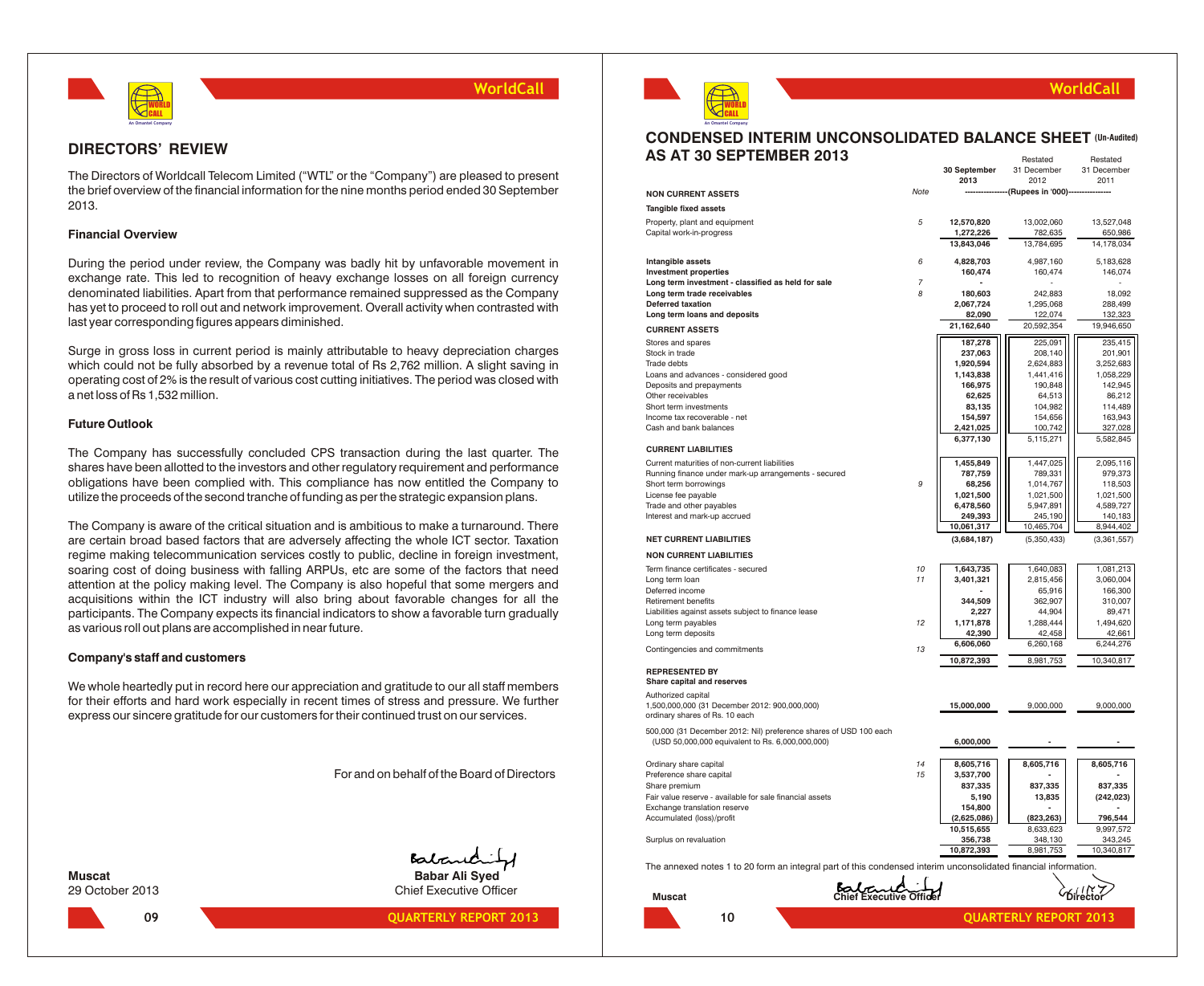

### **CONDENSED INTERIM UNCONSOLIDATED PROFIT AND LOSS ACCOUNT (UN-AUDITED) FOR THE NINE MONTHS ENDED 30 SEPTEMBER 2013**

|                                  | <b>Note</b> | 30 September<br>2013 | Nine months ended Nine months ended Quarter ended<br>30 September<br>2012 | 30 September<br>2013 | Quarter ended<br>30 September<br>2012 |
|----------------------------------|-------------|----------------------|---------------------------------------------------------------------------|----------------------|---------------------------------------|
|                                  |             |                      |                                                                           |                      |                                       |
|                                  |             |                      |                                                                           |                      |                                       |
| Revenue - net                    |             | 2,762,514            | 6,011,554                                                                 | 947,536              | 1,200,301                             |
| Direct cost                      |             | (2,941,322)          | (6,094,447)                                                               | (1, 128, 709)        | (1,652,288)                           |
| <b>Gross loss</b>                |             | (178, 808)           | (82, 893)                                                                 | (181, 173)           | (451, 987)                            |
| Operating cost                   |             | (1, 141, 995)        | (1, 164, 181)                                                             | (544, 431)           | (441, 590)                            |
| <b>Operating loss</b>            |             | (1,320,803)          | (1, 247, 074)                                                             | (725, 604)           | (893, 577)                            |
| Finance cost                     |             | (467, 523)           | (492, 188)                                                                | (141, 708)           | (178, 205)                            |
|                                  |             | (1,788,326)          | (1,739,262)                                                               | (867, 312)           | (1,071,782)                           |
| Impairment loss on available for |             |                      |                                                                           |                      |                                       |
| sale financial assets            |             | (13,202)             | (28, 334)                                                                 | (13,202)             |                                       |
| Other operating income           |             | 46,873               | 155,857                                                                   | 32,967               | 8,712                                 |
| Other operating expenses         |             | (517, 689)           | (230, 889)                                                                | (409, 752)           | (24, 307)                             |
| Loss before taxation             |             | (2, 272, 344)        | (1,842,628)                                                               | (1, 257, 299)        | (1,087,377)                           |
| Taxation                         |             | 740,087              | 687,231                                                                   | 340,667              | 358,215                               |
|                                  |             |                      |                                                                           |                      |                                       |
| Loss after taxation              |             | (1,532,257)          | (1, 155, 397)                                                             | (916,632)            | (729, 162)                            |
|                                  |             |                      |                                                                           |                      |                                       |
| Loss per share - basic           | (Rupees)    | (1.82)               | (1.34)                                                                    | (1.07)               | (0.85)                                |
|                                  |             |                      |                                                                           |                      |                                       |
| Loss per share - diluted         | (Rupees)    | (1.29)               | (1.34)                                                                    | (0.77)               | (0.85)                                |

The annexed notes 1 to 20 form an integral part of this condensed interim unconsolidated financial information.



**WorldCall**

### **CONDENSED INTERIM UNCONSOLIDATED STATEMENT OF COMPREHENSIVE INCOME (UN-AUDITED) FOR THE NINE MONTHS ENDED 30 SEPTEMBER 2013**

|                                                                          | 30 September<br>2013 | Nine months ended Nine months ended Quarter ended<br>30 September<br>2012 | 30 September<br>2013 | Quarter ended<br>30 September<br>2012 |
|--------------------------------------------------------------------------|----------------------|---------------------------------------------------------------------------|----------------------|---------------------------------------|
|                                                                          |                      | --------------------(Rupees in '000)----------------------------          |                      |                                       |
| Loss for the period                                                      | (1,532,257)          | (1, 155, 397)                                                             | (916, 632)           | (729, 162)                            |
| Other comprehensive (loss)/income<br>- net of tax:                       |                      |                                                                           |                      |                                       |
| Items that are or may be reclassified<br>subsequently to profit or loss: |                      |                                                                           |                      |                                       |
| Net change in fair value of available for                                |                      |                                                                           |                      |                                       |
| sale financial assets                                                    | (21, 847)            | (6,695)                                                                   | (17, 818)            | 25,910                                |
| Impairment loss transferred to profit<br>and loss account                | 13,202               | 28,334                                                                    | 13,202               |                                       |
|                                                                          | (8,645)              | 21,639                                                                    | (4,616)              | 25,910                                |
| Total comprehensive loss for the period                                  | (1.540.902)          | (1, 133, 758)                                                             | (921, 248)           | (703, 252)                            |

The annexed notes 1 to 20 form an integral part of this condensed interim unconsolidated financial information.

Babanchi **Muscat Chief Executive Officer** 





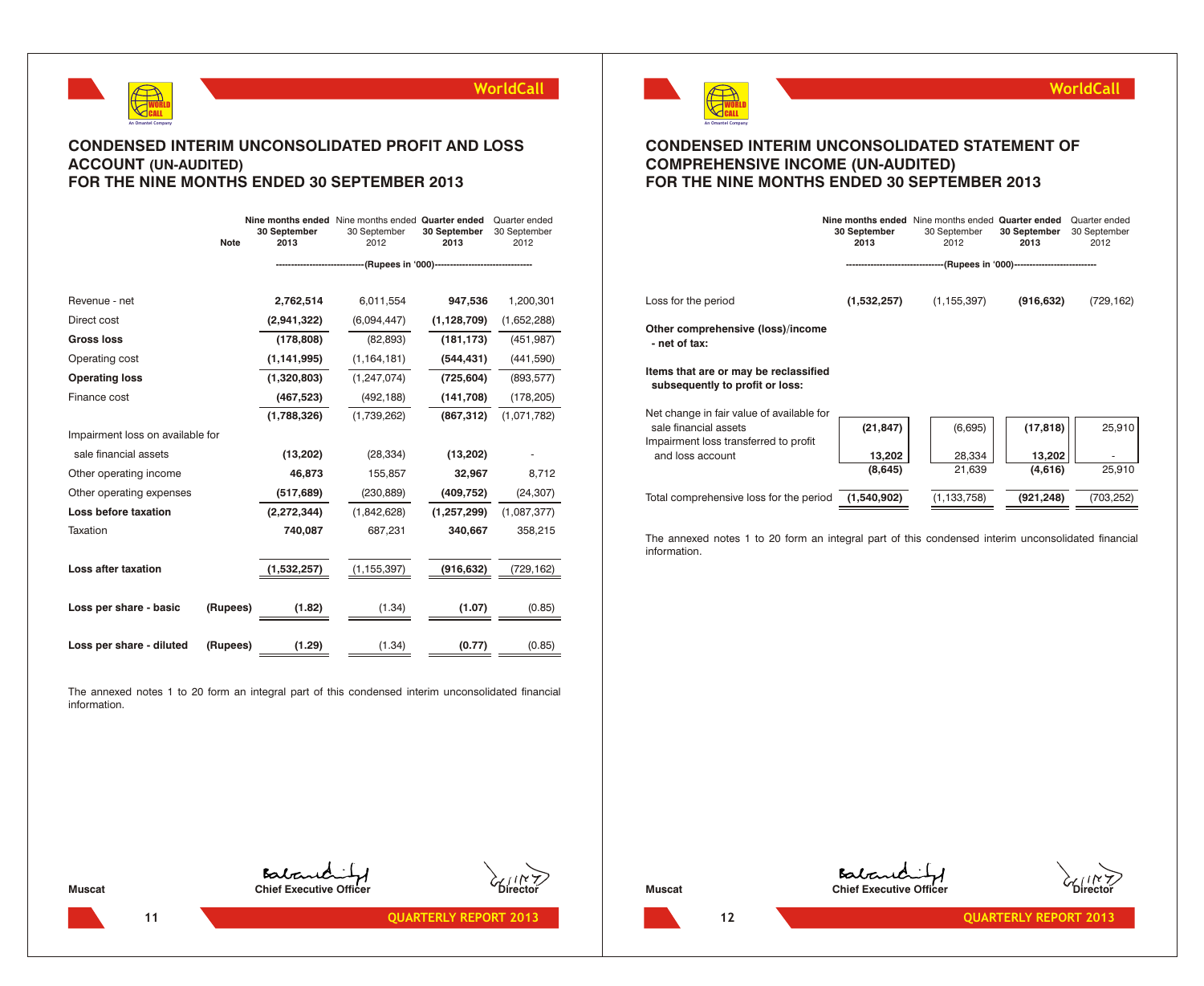



**a n t e lC o m p a n y**

**14**

**A**

**CONDENSED INTERIM UNCONSOLIDATED STATEMENT OF CHANGES IN EQUITY (UN-AUDITED)**

CONDENSED INTERIM UNCONSOLIDATED STATEMENT OF CHANGES IN EQUITY (UN-AUDITED)<br>FOR THE NINE MONTHS ENDED 30 SEPTEMBER 2013

**FOR THE NINE MONTHS ENDED 30 SEPTEMBER 2013**



**Muscat Chief Executive Officer Director Bolowed** 

The annexe

| $\frac{1}{2}$                                                                       |  |
|-------------------------------------------------------------------------------------|--|
|                                                                                     |  |
|                                                                                     |  |
|                                                                                     |  |
|                                                                                     |  |
|                                                                                     |  |
| =<br>3<br>3<br>3<br>3                                                               |  |
|                                                                                     |  |
|                                                                                     |  |
|                                                                                     |  |
|                                                                                     |  |
|                                                                                     |  |
|                                                                                     |  |
|                                                                                     |  |
|                                                                                     |  |
|                                                                                     |  |
|                                                                                     |  |
|                                                                                     |  |
|                                                                                     |  |
| Š                                                                                   |  |
|                                                                                     |  |
|                                                                                     |  |
|                                                                                     |  |
|                                                                                     |  |
|                                                                                     |  |
|                                                                                     |  |
| the dealer of the company in the detail and this coordonage interim unconcelled the |  |
|                                                                                     |  |
|                                                                                     |  |
| המהמה האו                                                                           |  |
| 5<br>-<br>-<br>-                                                                    |  |

|                                            |                     | Preference |         | reserve-available<br>Fair value | Exchange |                                    |         |               |
|--------------------------------------------|---------------------|------------|---------|---------------------------------|----------|------------------------------------|---------|---------------|
|                                            | Ordinary share      | share      | Share   | for sale                        |          | translation Accumulate Revaluation |         |               |
|                                            | capital             | capital    | premium | financial assets reserve        |          | profit/(loss)                      | reserve | Total         |
|                                            | <br> <br> <br> <br> |            |         |                                 |          |                                    |         |               |
| Balance as at 31 December 2011             | 8,605,716           |            | 837,335 | (242, 023)                      |          | 806,476                            | 343,245 | 10,350,749    |
| Effect of change in accounting policy      |                     |            |         |                                 |          | (9,932)                            |         | (9,932)       |
| Balance as at 31 December 2011 - restated  | 8,605,716           |            | 837,335 | (242,023)                       |          | 796,544                            | 343,245 | 10,340,817    |
| Total comprehensive loss for the period    |                     |            |         | 21,639                          |          | (1, 155, 397)                      |         | (1, 133, 758) |
| Transfer to surplus on revaluation         |                     |            |         |                                 |          | (5,090)                            | 5,090   |               |
| Balance as at 30 September 2012 - restated | 8,605,716           |            | 837,335 | (220, 384)                      |          | (363, 943)                         | 348,335 | 9,207,059     |
| Total comprehensive income/(loss) for the  |                     |            |         |                                 |          |                                    |         |               |
| period - restated                          |                     |            |         | 234,219                         |          | (459, 525)                         |         | (225, 306)    |
| Transfer to surplus on revaluation         |                     |            |         |                                 |          | 205                                | (205)   |               |
| Balance as at 31 December 2012 - restated  | 8,605,716           |            | 837,335 | 13,835                          |          | (823, 263)                         | 348,130 | 8,981,753     |
| Issuance of preference shares              |                     | 3,537,700  |         |                                 |          |                                    |         | 3,537,700     |
| Total comprehensive loss for the period    |                     |            |         | (8,645)                         |          | (1,532,257)                        |         | (1,540,902)   |
| Transfer to surplus on revaluation         |                     |            |         |                                 |          | (3,664)                            | 8,608   | 4,944         |
| Exchange translation reserve               |                     |            |         |                                 | 154,800  | (154, 800)                         |         |               |
| Cost of issuance of preference shares      |                     |            |         |                                 |          | (73, 942)                          |         | (73, 942)     |
| Dividend on preference shares              |                     |            |         |                                 |          | (37, 160)                          |         | (37, 160)     |
| Balance as at 30 September 2013            | 8,605,716           | 3,537,700  | 837,335 | 5,190                           | 154,800  | (2,625,086)                        | 356,738 | 10,872,393    |
|                                            |                     |            |         |                                 |          |                                    |         |               |

### **CONDENSED INTERIM UNCONSOLIDATED CASH FLOW STATEMENT (UN-AUDITED) FOR THE NINE MONTHS ENDED 30 SEPTEMBER 2013**

|                                                     | <b>Note</b> | <b>Nine months ended</b> Nine months ended<br>30 September<br>2013 | 30 September<br>2012 |
|-----------------------------------------------------|-------------|--------------------------------------------------------------------|----------------------|
|                                                     |             | ------------(Rupees in '000)------------                           |                      |
| Cash flows from operating activities                |             |                                                                    |                      |
| Cash generated from operations                      | 16          | 1,080,606                                                          | 1,414,051            |
| Decrease in long term deposits receivable           |             | 39,984                                                             | 4,582                |
| Decrease/(increase) in long term trade receivable   |             | 62,280                                                             | (794, 519)           |
| Decrease in long term deposits payable              |             | (68)                                                               | (251)                |
| Decrease in deferred income                         |             | (65, 916)                                                          | (100, 384)           |
| Increase in long term payables                      |             | 146,111                                                            | 225,064              |
| Retirement benefits paid                            |             | (80, 561)                                                          | (7, 844)             |
| Finance cost paid                                   |             | (422, 719)                                                         | (396, 462)           |
| Taxes paid                                          |             | (27, 567)                                                          | (18, 549)            |
| Net cash generated from operating activities        |             | 732,150                                                            | 325,688              |
| Cash flows from investing activities                |             |                                                                    |                      |
| Fixed capital expenditure                           |             | (969, 039)                                                         | (522, 659)           |
| Proceeds from sale of property, plant and equipment |             | 8,032                                                              | 18,982               |
| Net cash used in investing activities               |             | (961,007)                                                          | (503, 677)           |
| Cash flows from financing activities                |             |                                                                    |                      |

| Proceeds received against preference shares                      | 3,537,700  |            |
|------------------------------------------------------------------|------------|------------|
| Running finance - net                                            | (1,572)    | (190, 857) |
| (Payment)/receipt of short term borrowings - net                 | (946, 511) | 731,276    |
| Repayment of term finance certificates                           |            | (547, 913) |
| Repayment of liabilities against assets subject to finance lease | (40, 477)  | (50, 461)  |
| Net cash generated from/(used in) financing activities           | 2,549,140  | (57, 955)  |
|                                                                  |            |            |
| Net increase/(decrease) in cash and cash equivalents             | 2,320,283  | (235, 944) |
| Cash and bank balances at the beginning of the period            | 100,742    | 327,028    |
| Cash and bank balances at the end of the period                  | 2,421,025  | 91.084     |

The annexed notes 1 to 20 form an integral part of this condensed interim unconsolidated financial information.



**Muscat Chief Executive Officer Director** 

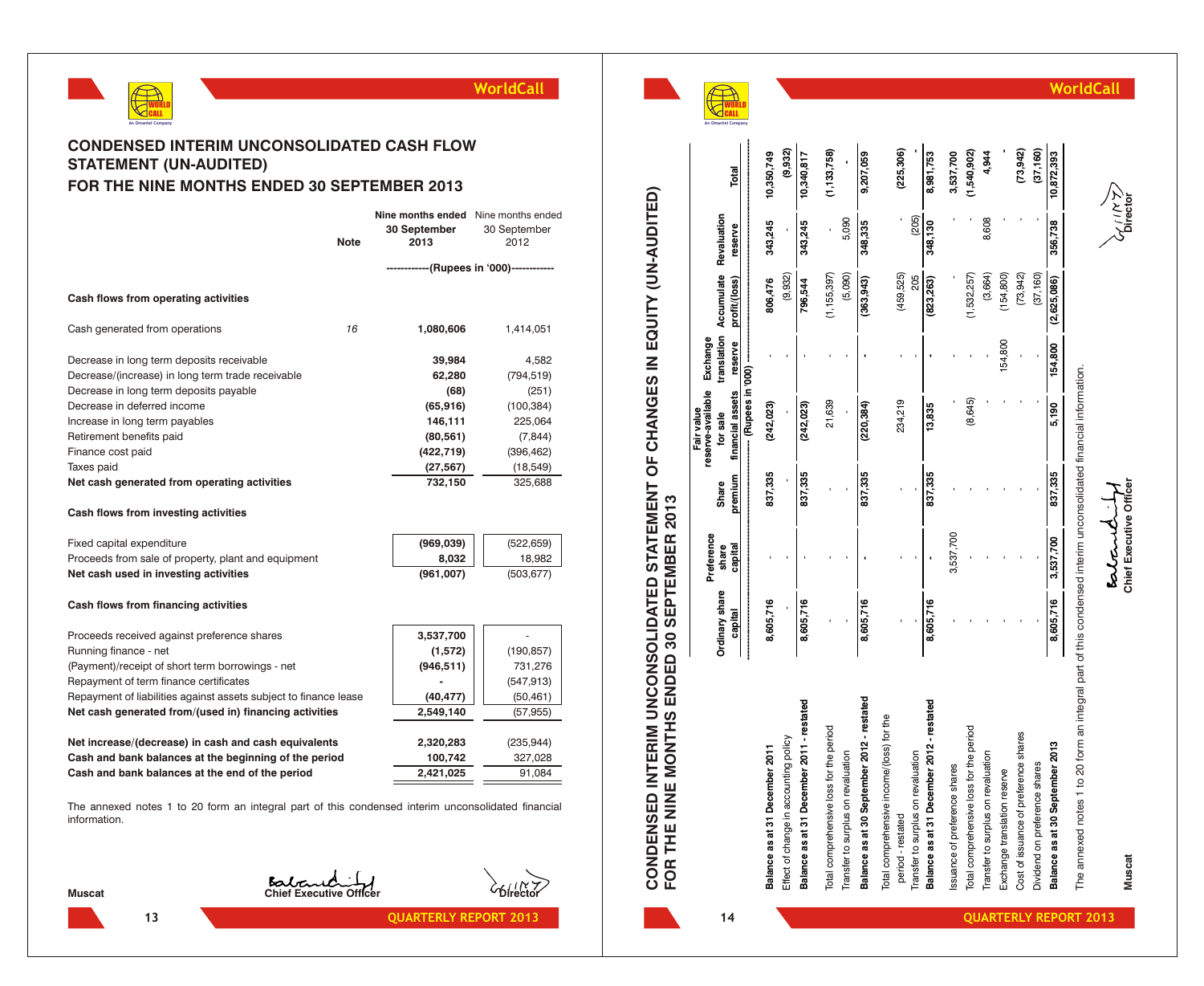

### **NOTES TO THE CONDENSED INTERIM UNCONSOLIDATED FINANCIAL INFORMATION (UN-AUDITED) FOR THE NINE MONTHS ENDED 30 SEPTEMBER 2013**

#### **1 Legal status and nature of business**

Worldcall Telecom Limited ("the Company") is a public limited company incorporated in Pakistan on 15 March 2001 under the Companies Ordinance, 1984 and its shares are quoted on the Karachi and Lahore Stock Exchanges. The Company commenced its operations on 01 December 2004 and is engaged in providing Wireless Local Loop ("WLL") and Long Distance & International ("LDI") services in Pakistan, operation and maintenance of public payphones network and re-broadcasting international/national satellite/terrestrial wireless and cable television and radio signals as well as interactive communication and to establish, maintain and operate the licensed telephony services. The Company has been licensed by Pakistan Telecommunication Authority ("PTA") and Pakistan Electronic Media Regulatory Authority ("PEMRA") for these purposes. The registered office of the Company is situated at 67 A, C-III, Gulberg III, Lahore. In the year ended 30 June 2008, 56.80% shares (488,839,429 ordinary shares) had been acquired by Oman Telecommunications Company SAOG ("the Parent company").

### **2 Basic of preparation**

### **2.1 Statement of Compliance**

This condensed interim unconsolidated financial information has been prepared in accordance with the requirements of the International Accounting Standard 34 - Interim Financial Reporting and provisions of and the directives issued under the Companies Ordinance, 1984. In case where requirements of the Companies Ordinance, 1984 differ, the provisions of or directives issued under the Companies Ordinance, 1984 or directive issued by Securities and Exchange Commission of Pakistan ("SECP") have been followed. This condensed interim unconsolidated financial information does not include all the information and disclosures required in the annual financial statements and should be read in conjunction with the financial statements of the Company for the year ended 31 December 2012.

This condensed interim unconsolidated financial information is being submitted to the shareholders as required by section 245 of Companies Ordinance, 1984.

#### **2.2 Accounting convention and basis of preparation**

This condensed interim unconsolidated financial information has been prepared under the historical cost convention, except for revaluation of investment properties, plant and equipment, intangible assets and certain financial assets at fair value, and recognition of certain employee benefits and financial liabilities at present value.

### **3 Accounting policies**

Accounting policies adopted for preparation of this condensed interim unconsolidated financial information are same as those applied in the preparation of the audited financial statements of the Company for the year ended 31 December 2012 and stated therein, except for the following:

The following amendments to the International Financial Reporting Standards are mandatory for the first time for the financial year beginning on or after 1 January 2013, however, the adoption of these amendments is either not yet effective or the amendments did not have any significant impact on the condensed interim unconsolidated financial information of the Company.

**-** IAS 32 (amendment) - Offsetting Financial Assets and Financial Liabilities





### **WorldCall**

**31 December** 31 December

- **-** IFRIC 21 (amendment) Levies *'*an Interpretation on the accounting for levies imposed by governments'
- **-** IAS 39 (amendment) Novation of Derivatives and Continuation of Hedge Accounting
- **-** IAS 36 (amendment) Recoverable Amount Disclosures for Non-Financial Assets

### **3.1 Retirement benefits**

During the period, the Company adopted IAS 19 Employee Benefits and changed its basis for recognition of actuarial gains and losses on its defined benefit plan.

As a result of the change, all the changes in present value of defined benefit obligation are now recognised in the Condensed Interim Unconsolidated Statement of Comprehensive Income and the past service costs are recognised in Condensed Interim Unconsolidated Profit and Loss Account, immediately in the period they occur.

Previously, the Company recognised actuarial gains/losses over the expected average remaining working lives of the current employees, to the extent that unrecognised actuarial gains / losses exceeds 10 percent of present value of defined benefit obligation.

The change in accounting policy has been applied retrospectively and resulted in following changes in the financial statements:

| Condensed interim unconsolidated balance sheet                        | 2012<br>----------(Rupees in '000)----------- | 2011        |
|-----------------------------------------------------------------------|-----------------------------------------------|-------------|
| (Decrease)/increase in retirement benefits obligation                 | (24, 788)                                     | 9,932       |
| Decrease in accumulated loss                                          | 24.788                                        |             |
| Decrease in accumulated profit                                        |                                               | (9,932)     |
|                                                                       | Year ended                                    |             |
|                                                                       | 31 December                                   | 31 December |
|                                                                       | 2012                                          | 2011        |
| Condensed interim unconsolidated statement of<br>comprehensive income | ----------(Rupees in '000)-----------         |             |
| Actuarial gain/(loss) on employee retirement benefits                 | 34.720                                        | (9,932)     |

#### **4 Significant accounting judgments and estimates**

The preparation of condensed interim unconsolidated financial information in conformity with approved accounting standards requires management to make judgments, estimates and assumptions that affect the application of accounting policies and reported amounts of assets and liabilities, income and expenses. The estimates, associated assumptions and judgments are based on historical experience and various other factors that are believed to be reasonable under the circumstances, the result of which form the basis of making the judgments about carrying values of assets and liabilities that are not readily apparent from other sources. Actual results may differ from these estimates. In preparing this condensed interim unconsolidated financial information, the significant judgments made by management in applying accounting policies and the key sources of estimation were the same as those that were applied to the financial statements for the year ended 31 December 2012.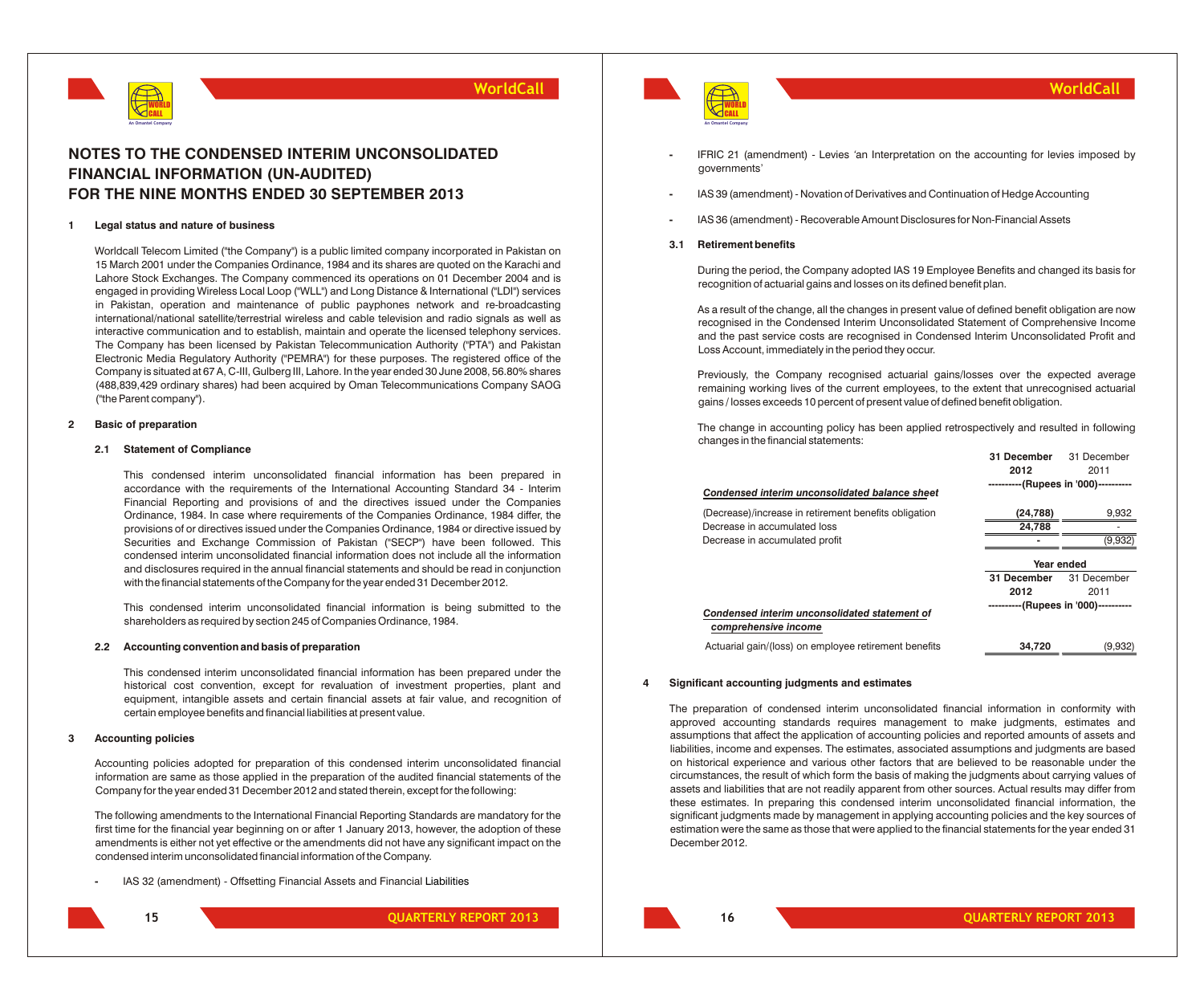|   |     |                                                                                                                                                                                                                                                                                                              |             |                      | WorldCall                                              |
|---|-----|--------------------------------------------------------------------------------------------------------------------------------------------------------------------------------------------------------------------------------------------------------------------------------------------------------------|-------------|----------------------|--------------------------------------------------------|
|   |     |                                                                                                                                                                                                                                                                                                              | <b>Note</b> | 30 September<br>2013 | 31 December<br>2012<br>------(Rupees in '000)--------- |
| 5 |     | <b>Property, Plant and Equipment</b>                                                                                                                                                                                                                                                                         |             |                      |                                                        |
|   |     | Owned and leased assets:                                                                                                                                                                                                                                                                                     |             |                      |                                                        |
|   |     | Opening net book value                                                                                                                                                                                                                                                                                       |             | 13,002,060           | 13,527,048                                             |
|   |     | Additions during the period/year                                                                                                                                                                                                                                                                             | 5.1         | 514,587              | 678,907                                                |
|   |     |                                                                                                                                                                                                                                                                                                              |             | 13,516,647           | 14,205,955                                             |
|   |     | Disposals for the period/year - NBV                                                                                                                                                                                                                                                                          | 5.2         | (4, 134)             | (16, 771)                                              |
|   |     | Adjustment during the period/year - NBV                                                                                                                                                                                                                                                                      |             | (364)                |                                                        |
|   |     | Depreciation for the period/year                                                                                                                                                                                                                                                                             |             | (941, 329)           | (1, 187, 124)                                          |
|   |     | Closing net book value                                                                                                                                                                                                                                                                                       | 5.3         | 12,570,820           | 13,002,060                                             |
|   | 5.1 | <b>Break-up of additions</b>                                                                                                                                                                                                                                                                                 |             |                      |                                                        |
|   |     | Leasehold improvements                                                                                                                                                                                                                                                                                       |             | 577                  | 3,463                                                  |
|   |     | Plant and equipment                                                                                                                                                                                                                                                                                          |             | 508,178              | 634,202                                                |
|   |     | Office equipment                                                                                                                                                                                                                                                                                             |             | 936                  | 962                                                    |
|   |     | Computers                                                                                                                                                                                                                                                                                                    |             | 1,431                | 36,229                                                 |
|   |     | Furniture and fixtures                                                                                                                                                                                                                                                                                       |             |                      | 300                                                    |
|   |     | Vehicles                                                                                                                                                                                                                                                                                                     |             | 3,465<br>514,587     | 3,751<br>678,907                                       |
|   |     |                                                                                                                                                                                                                                                                                                              |             |                      |                                                        |
|   | 5.2 | Break-up of disposals (at NBV)                                                                                                                                                                                                                                                                               |             |                      |                                                        |
|   |     | Leasehold improvement                                                                                                                                                                                                                                                                                        |             | (11)                 | (24)                                                   |
|   |     | Office equipment                                                                                                                                                                                                                                                                                             |             | (632)                | (40)                                                   |
|   |     | Computers                                                                                                                                                                                                                                                                                                    |             | (45)                 | (16,001)                                               |
|   |     | Furniture and fixtures                                                                                                                                                                                                                                                                                       |             | (262)                |                                                        |
|   |     | Vehicles                                                                                                                                                                                                                                                                                                     |             | (3, 184)             | (706)                                                  |
|   |     |                                                                                                                                                                                                                                                                                                              |             | (4, 134)             | (16, 771)                                              |
|   |     | 5.3 Property, plant and equipment includes equipment deployed in implementing the Universal<br>Service Fund network which is subject to lien exercisable by Universal Service Fund Company<br>("USFC") in the event of failure by the Company to maintain service availability and quality<br>specification. |             |                      |                                                        |
|   |     |                                                                                                                                                                                                                                                                                                              |             | 30 September         | 31 December                                            |

|   |                                        |     | <b>30 September</b>                 | 31 December |
|---|----------------------------------------|-----|-------------------------------------|-------------|
|   |                                        |     | 2013                                | 2012        |
|   |                                        |     | ----------(Rupees in '000)--------- |             |
| 6 | Intangible assets (at NBV)             |     |                                     |             |
|   | Licenses                               |     | 1,617,137                           | 1,735,324   |
|   | Indefeasible right of use - Media cost | 6.1 | 645,367                             | 684,568     |
|   | Software                               |     | 12.705                              | 13.774      |
|   | Goodwill                               | 6.2 | 2,553,494                           | 2,553,494   |
|   |                                        |     | 4,828,703                           | 4,987,160   |

**6.1** During the year 2011, the Company acquired an indefeasible right of use in respect of capacity procured from Multinet Pakistan (Private) Limited for a period of 15 years.

**6.2** Goodwill represents the difference between the cost of acquisition (fair value of consideration paid) and the fair value of net identifiable assets acquired at the time of merger of Worldcall

**17**



### **WorldCall**

Telecom Limited with Worldcall Communications Limited, Worldcall Multimedia Limited and Worldcall Broadband Limited.

The Company assessed the recoverable amount of Goodwill at 30 September 2013 and determined that as of this date, there is no indication of impairment of Goodwill. The recoverable amount was calculated on the basis of five year financial business plan approved by the Board which assumes cash inflows of USD 35 million during the financial year ending 31 December 2013 as foreign currency denominated convertible preference shares with mandatory conversion into equity. USD 35 million have been received in July 2013.

The business plan also includes a comprehensive analysis of the existing operational deployments of the Company along with strategic direction of future investments and business growth. Discount rate of 16% (2012: 16%) was used for the calculation of net present value of future cash flows. The cash flows beyond the five years period have been extrapolated using a steady 5% growth rate which is consistent with the long-term average growth rate for the industry, whereas for impairment calculation no growth is considered in cash flows beyond five years as per International Accounting Standard 36 - Impairment of Assets.

|   |                                                                                                             | <b>30 September</b><br>2013         | 31 December<br>2012 |  |
|---|-------------------------------------------------------------------------------------------------------------|-------------------------------------|---------------------|--|
|   |                                                                                                             | ----------(Rupees in '000)--------- |                     |  |
| 7 | Long term investment - classified as held for sale                                                          |                                     |                     |  |
|   | Foreign subsidiary - unquoted                                                                               |                                     |                     |  |
|   | Worldcall Telecommunications Lanka (Private) Limited<br>Incorporated in Sri Lanka                           |                                     |                     |  |
|   | 7,221,740 (31 December 2012: 7,221,740) ordinary shares<br>of Sri Lankan Rupees 10 each. Equity held 70.65% |                                     |                     |  |
|   | (31 December 2012: 70.65%)                                                                                  | 44.406                              | 44.406              |  |

| Share deposit money            | 13,671<br>58,077                     | 13,671<br>58,077                     |
|--------------------------------|--------------------------------------|--------------------------------------|
| Less: Provision for impairment | (58,077)<br>$\overline{\phantom{0}}$ | (58,077)<br>$\overline{\phantom{a}}$ |

The Company's foreign subsidiary namely Worldcall Telecommunications Lanka (Private) Limited was suffering losses as the demand for payphones in Sri Lanka has greatly diminished. Keeping in view the Sri Lankan market conditions and negative equity of the subsidiary, the management decided and approved the winding up of the subsidiary. Long term investment in subsidiary was classified as discontinued operations.

### **8 Long term trade receivable**

**18**

This represents receivable from the sale of Optical Fiber Cable stated at amortized cost by using the discount rate of 16%.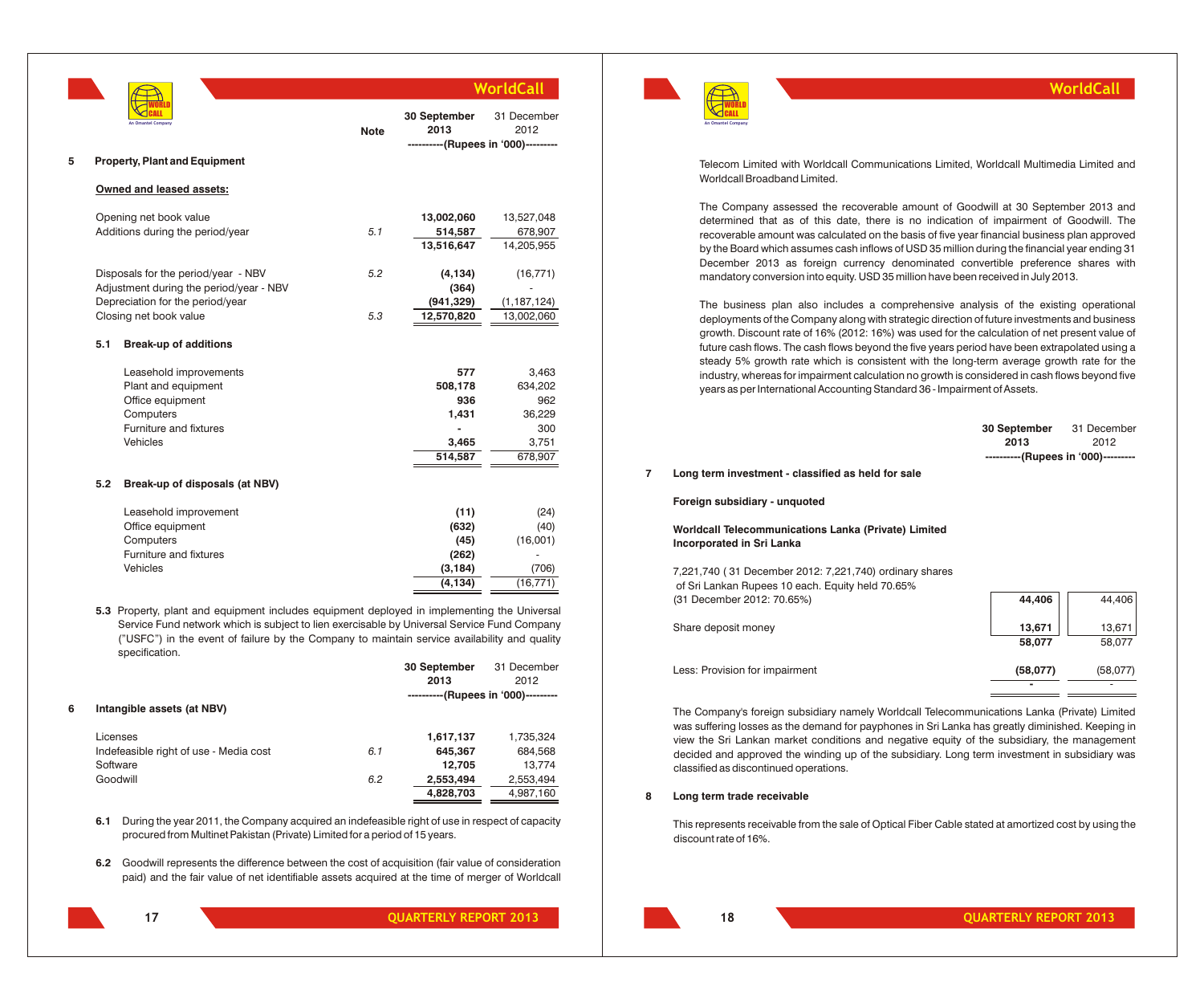|   |                                            |             |                                                             | <b>WorldCall</b>    |
|---|--------------------------------------------|-------------|-------------------------------------------------------------|---------------------|
|   | An Omantel Company                         | <b>Note</b> | 30 September<br>2013<br>----------(Rupees in '000)--------- | 31 December<br>2012 |
| 9 | Short term borrowings                      |             |                                                             |                     |
|   | Habib Bank Limited - I                     |             |                                                             | 708,000             |
|   | Habib Bank Limited - II                    |             |                                                             | 194,459             |
|   | <b>KASB Bank Limited</b>                   |             |                                                             | 49,500              |
|   | Soneri Bank Limited - I                    | 9.1         | 33,551                                                      | 42,196              |
|   | Soneri Bank Limited - II                   | 9.2         | 34,705                                                      | 4.879               |
|   | Standard Chartered Bank (Pakistan) Limited |             |                                                             | 15,733              |
|   |                                            |             | 68,256                                                      | 1,014,767           |

**9.1** This facility is repayable up to 23 May 2014 having mark up of one month KIBOR plus 3% per annum. It is secured through joint pari passu hypothecation agreement with 25% margin.

**9.2** This facility is repayable up to 23 May 2014 having mark up of one month KIBOR plus 3% per annum. It is secured through joint pari passu hypothecation agreement with 25% margin.

|    |                                     | 30 September                        | 31 December |
|----|-------------------------------------|-------------------------------------|-------------|
|    |                                     | 2013                                | 2012        |
|    |                                     | ----------(Rupees in '000)--------- |             |
| 10 | Term Finance Certificates - secured |                                     |             |
|    | Term finance certificates           | 1,643,735                           | 1,643,735   |
|    | Less: Initial transaction cost      | (53,994)                            | (53,994)    |
|    |                                     | 1,589,741                           | 1,589,741   |
|    | Amortization of transaction cost    | 53,994                              | 50,342      |
|    |                                     | 1,643,735                           | 1.640.083   |
|    | Less: Current maturity              |                                     |             |
|    |                                     | 1,643,735                           | 1.640.083   |
|    |                                     |                                     |             |

Term finance certificates have a face value of Rs. 5,000 per certificate.

#### *Term finance certificates*

These represent listed Term Finance Certificates ("TFC") amounting to Rs. 4,000 million. Out of this, Rs. 3,000 million was received on account of Pre-IPO and Rs. 1,000 million was offered to public for subscription. Profit rate is charged at six months average KIBOR plus 1.60% per annum.

These TFCs have been rescheduled by majority of TFC holders. The principal will be repayable in three semi annual installments commencing from 07 October 2014.

|    |                                           | 30 September<br>2013                | 31 December<br>2012                |
|----|-------------------------------------------|-------------------------------------|------------------------------------|
| 11 | Long term loan                            | ----------(Rupees in '000)--------- |                                    |
|    | Receipt<br>Less: Initial transaction cost | 2,943,855<br>(42, 668)<br>2,901,187 | 2,943,855<br>(42,668)<br>2,901,187 |

| An Omantel Company                    | 30 September<br>2013<br>----------(Rupees in '000)--------- | 31 December<br>2012     |
|---------------------------------------|-------------------------------------------------------------|-------------------------|
| Add: Amortization of transaction cost | 15,239<br>2,916,426                                         | 10,667<br>2,911,854     |
| Add: Exchange loss                    | 695,895<br>3,612,321                                        | 406,095<br>3,317,949    |
| Less: Current maturity                | (211,000)<br>3,401,321                                      | (502, 493)<br>2,815,456 |

This represents foreign currency syndicated loan facility amounting to USD 35 million from Askari Bank Limited Offshore Banking Unit, Bahrain with the lead arranger being Askari Bank Limited. Initially, this loan was repayable in 20 equal quarterly instalments, with 2 years grace period commencing from 06 June 2013. Profit is charged at three months average LIBOR plus 1.75% per annum and monitoring fee at 1.2% per annum. To secure the facility, an unconditional, irrevocable, first demand stand-by letter of credit has been issued by National Bank of Oman favouring Askari Bank Limited against the corporate guarantee of Oman Telecommunication Company SAOG. This arrangement shall remain effective until all obligations under the facility are settled.

During the period, this loan has been rescheduled by Askari Bank Limited. Keeping other terms and conditions same, the principal is repayable in 16 quarterly installments commencing from 06 June 2014. The aggregate grace period is now 3 years from the original date of the loan facility.

|    |                                                 | 30 September                        | 31 December |
|----|-------------------------------------------------|-------------------------------------|-------------|
|    |                                                 | 2013                                | 2012        |
|    |                                                 | ----------(Rupees in '000)--------- |             |
| 12 | Long term payable                               |                                     |             |
|    | Payable to Pakistan Telecommunication Authority | 639.080                             | 768.589     |
|    | Payable to Multinet Pakistan (Private) Limited  | 58.267                              | 115.835     |
|    | <b>Suppliers</b>                                | 474.531                             | 404.020     |

### **13 Contingencies and commitments**

**Contingencies**

### **13.1 Billing disputes with PTCL**

- **13.1.1** There is a dispute of Rs. 72.64 million (31 December 2012: Rs 72.64 million) with PTCL of non revenue time of prepaid calling cards and Rs. 46.08 million (31 December 2012: Rs 41.40 million) for excess minutes billed on account of interconnect and settlement charges. The Company is hopeful that matter will be decided in favour of the Company.
- **13.1.2** PTCL has charged the Company excess Domestic Private Lease Circuits ("DPLC") and other media charges amounting to Rs. 206.98 million (31 December 2012: Rs.183.99 million) on account of difference in rates, distances and date of activations. The Company has deposited Rs. 40 million (31 December 2012: Rs. 40 million) in Escrow Account on account of dispute of charging of bandwidth charges from the date of activation of Digital Interface Units ("DIUs") for commercial operation and in proportion to activation of DIUs related to each DPLC link and excess charging in respect of Karachi-Rawalpindi link which was never activated. The Company is hopeful that matter will be decided in favour of the Company.

**19**

**1,171,878** 1,288,444

**WorldCall**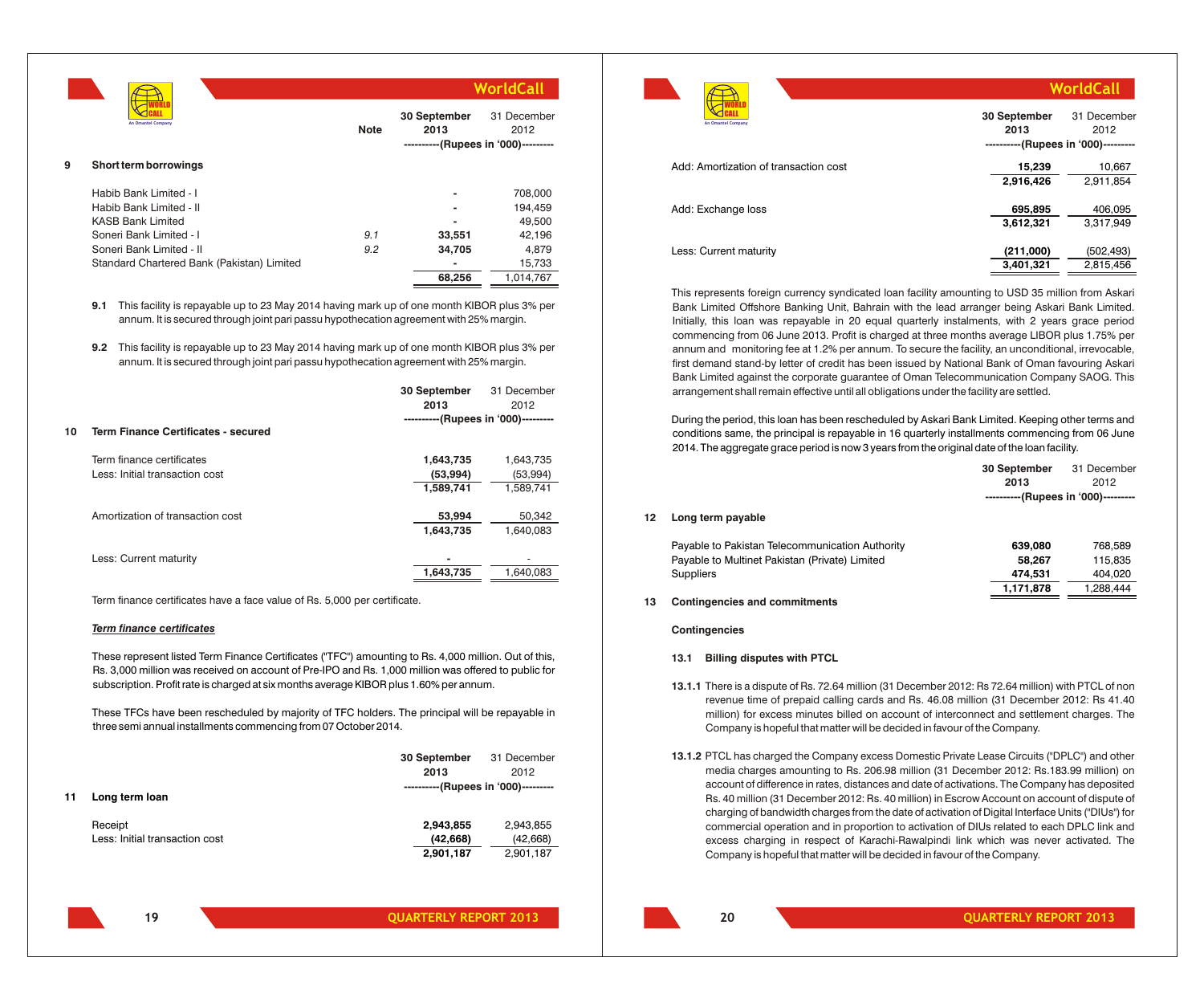

#### **13.2 Disputes with Pakistan Telecommunication Authority ("PTA")**

- **13.2.1** There is a dispute with PTA on roll out of Company's 479 MHz and 3.5 GHz frequency bands licenses for allegedly not completing roll out within prescribed time. The dispute is pending adjudication at PTA. The Company is hopeful that the issue will be favorably resolved at the level of PTA.
- **13.2.2** There is a dispute with PTA on payment of research and development fund contribution amounting to Rs. 5.65 million (31 December 2012: Rs. 5.65 million). The legal validity of this fund is under challenge before the Honourable Supreme Court of Pakistan. The Company is hopeful of a favourable decision.
- **13.2.3** There is a dispute with PTA on payment of contribution of APC for USF amounting to Rs. 491 million (31 December 2012: Rs. 491 million) in relation to the period prior to the valid formation of USF fund by the Federal Government. Out of this amount, Rs. 394 million has been deposited with PTA. The matter is pending adjudication before the Honourable Supreme Court of Pakistan. The Company is hopeful of a favourable decision.

### **13.3 Taxation issues**

- **13.3.1** Income Tax Return for the tax year ended 30 June 2006 was filed under the self assessment scheme. Subsequently, the case was reopened by invoking the provisions of section 122 (5A). Additions were made on account of brought forward losses, gratuity and goodwill of Rs. 773 million. The appeal of the Company is pending in Income Tax Appellate Tribunal Lahore. The Company is hopeful that the matter will be decided in favour of the Company.
- **13.3.2** Income Tax Returns for the tax year ended 30 June 2003 were filed under the self assessment scheme of Worldcall Communications Limited, Worldcall Multimedia Limited, Worldcall Broadband Limited and Worldcall Phone cards Limited, now merged into the Company. The Company has received orders under section 122(5A) against the said returns filed under self assessment on 02 January 2009. As per Orders, the Income Tax Department intends to amend the returns on certain issues such as depreciation, turnover tax adjustment, gratuity provision, share premium, allocation of expenses to capital gain, mark up from associates and share deposit money amounting to Rs. 29.9 million. An appeal has been filed by the Company against the orders before the Commissioner of Income Tax (Appeals). Commissioner of Income Tax (Appeals) has restored the original assessment order U/S 177 dated 17 May 2005 for Worldcall Broadband Limited. Remaining appeals were also decided and a partial relief was given by CIT (Appeals), while being aggrieved, the Company has filed appeals in Income Tax Appellate Tribunal Lahore. Based on legal advice, the Company is hopeful that matter will be decided in favour of the Company.
- **13.3.3** There is a dispute with Sales Tax Authorities for payment of Rs.167 million claimed and obtained as sales tax refund in the year 2006 by the Company. The matter is presently being adjudicated by the Honourable Lahore High Court Lahore. An injunction currently holds field which precludes recovery from the Company. The Company has paid 20% of principal amount to date to the department against the said dispute. Moreover, this is an industrial issue and in case companies of other jurisdiction the Inland Revenue Tribunal has dismissed the case of sales tax authorities. It is therefore that, the Company is hopeful of a favorable decision.

### **13.4 Others**

**13.4.1** Samsung claimed an amount of Rs.147.70 million (USD 1.4 million) against its receivables under a certain settlement and services agreement. However, the Company denies the claim





### **WorldCall**

on the basis that Samsung failed to fulfil its obligations and did not provide services for which Company reserves the right to initiate appropriate proceedings against Samsung. Based on the legal advice, Company is hopeful that matter will be resolved in its favour.

|    |      |                                                    | 30 September                        | 31 December |
|----|------|----------------------------------------------------|-------------------------------------|-------------|
|    |      |                                                    | 2013                                | 2012        |
|    |      |                                                    | ----------(Rupees in '000)--------- |             |
|    |      | <b>Commitments</b>                                 |                                     |             |
|    | 13.5 | Outstanding guarantees                             | 1,165,891                           | 1,213,373   |
|    |      | 13.6 Commitments in respect of capital expenditure | 2,303,507                           | 2,070,847   |
|    | 13.7 | Outstanding letters of credit                      | 4.850                               | 38,840      |
| 14 |      | Issued, subscribed and paid up share capital       |                                     |             |

860,571,513 (December 2012: 860,571,513) ordinary of Rs. 10 each **8,605,716** 8,605,716

### **15 Preference share capital**

| 350,000 Preference shares of USD 100 each fully paid in cash | 3,537,700                           |                     |
|--------------------------------------------------------------|-------------------------------------|---------------------|
|                                                              | 30 September<br>2013                | 31 December<br>2012 |
| The reconciliation of preference shares is as follows        | ----------(Rupees in '000)--------- |                     |
| Opening balance                                              |                                     | ۰                   |
| Add: Shares issued during the period                         | 350,000                             | ۰                   |
|                                                              | 350,000                             | -                   |

These are foreign currency denominated in US Dollar, non-voting, cumulative and convertible preference shares ("CPS", or "Preference Shares") having a face value of US\$ 100/- each, held by Oman Telecommunication Company SAOG (the Parent Company) and Habib Bank Limited (the Investor) amounting to USD 20 million and USD 15 million respectively.

The conversion option is exercisable by the holder at any time after the  $1<sup>st</sup>$  anniversary of the issue date but no later than the 5<sup>th</sup> anniversary. On 5<sup>th</sup> anniversary CPS will be mandatorily converted into ordinary voting common shares. The CPS shall be converted fully or partially in multiples of USD 1 million at the conversion ratio defined in the agreement at 10% discount on share price after first anniversary and thereby increased by 10% additional discount for each completed year of anniversary.

The holders are entitled to a non-cash dividend which will be calculated at the rate higher of 5.9% per annum on each of the preference shares or the dividend declared by the Company for Ordinary Shareholders whichever is higher.

Omantel has provided a put option to the Investor in US Dollar where the Investor can sell its Convertible Preference Shares at Participation Amount along with any accumulated and accrued Dividend Shares and other pre-agreed charges and expenses (Put Strike Price) to Omantel. This Put Option may be exercised fully or partially in a multiple of US\$ 1 Million from the  $3<sup>rd</sup>$  anniversary of the CPS till the 5<sup>th</sup> anniversary. On occurrence of trigger events as defined in CPS agreement as at any time during the term of CPS.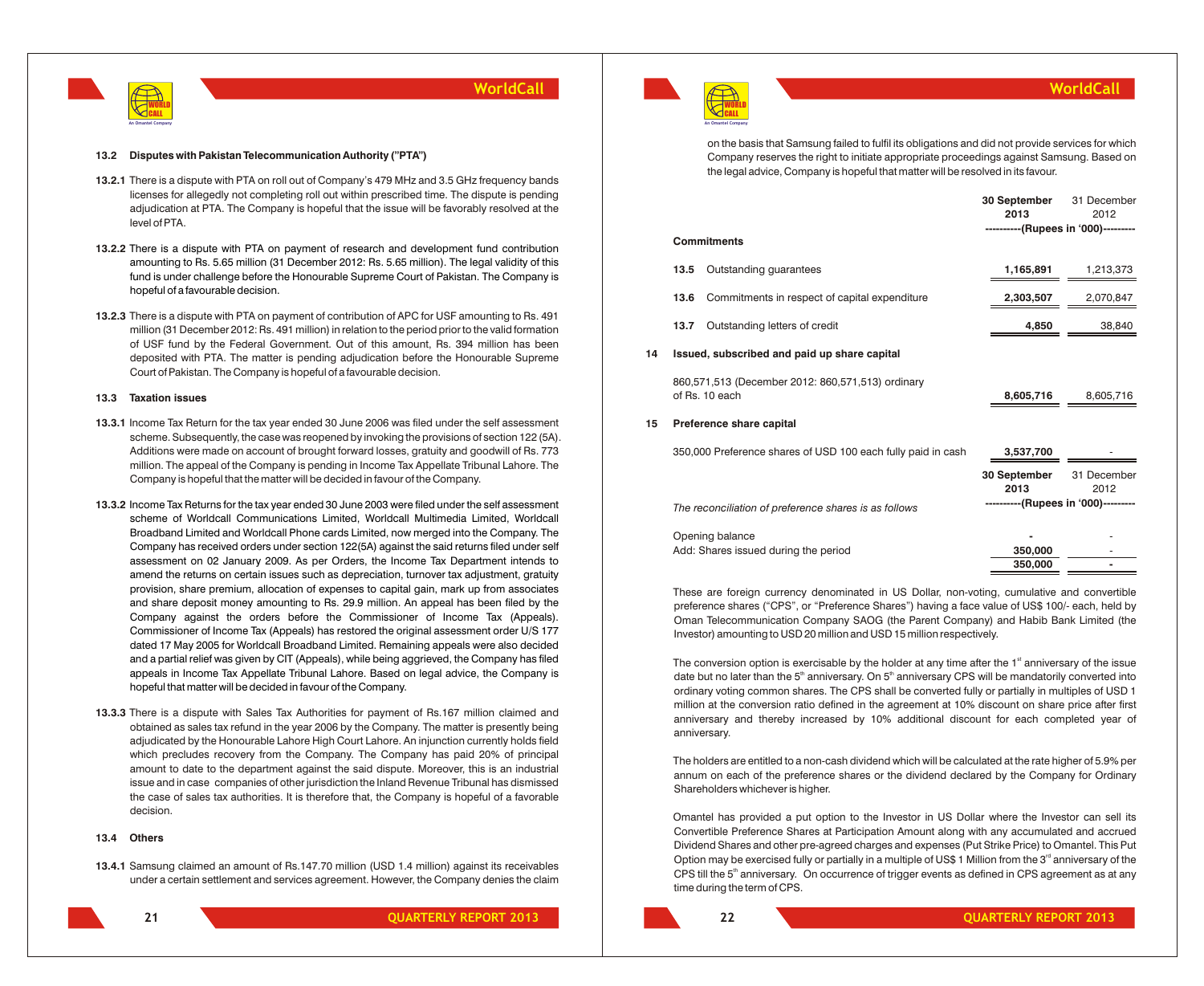

The CPS have been treated as part of equity on the following basis:

- The shares were issued under the provisions of section 84 and 86 of the Companies Ordinance, 1984 (the Ordinance) read with section 90 of the Ordinance and the Companies Share Capital (Variation in Rights and Privileges) Rules, 2000.
- The financial capital of the Company and the issue of the shares were duly approved by the shareholders of the Company at the Annual General Meeting held on 30 April 2012.
- The requirements of the Ordinance takes precedence over the requirements of International Accounting Standards.
- The preference shareholders have the right to convert these shares into Ordinary shares.

|    |                                                        | Nine months ended                   | Nine months ended |
|----|--------------------------------------------------------|-------------------------------------|-------------------|
|    |                                                        | 30 September                        | 30 September      |
|    |                                                        | 2013                                | 2012              |
| 16 | Cash generated from operations                         | ----------(Rupees in '000)--------- |                   |
|    |                                                        |                                     |                   |
|    | Loss before taxation                                   | (2,272,344)                         | (1,842,628)       |
|    | Adjustment for non-cash charges and other items:       |                                     |                   |
|    | Depreciation                                           | 941,329                             | 916,919           |
|    | Amortization of intangible assets                      | 145,024                             | 144,298           |
|    | Amortization of transaction cost                       | 8.224                               | 12,790            |
|    | Discounting charges                                    | 32,376                              | 606,423           |
|    | Amortization of receivables                            | (7,270)                             | (11, 565)         |
|    | Provision for doubtful receivables                     | 419,706                             | 219,721           |
|    | Provision for stores and spares                        | 17,821                              | 12,000            |
|    | Impairment loss on available for sale financial assets | 13,202                              | 28,334            |
|    | Exchange loss on foreign currency loan                 | 289,800                             | 169,050           |
|    | Gain on sale of property, plant and equipment          | (3,899)                             | (2, 211)          |
|    | <b>Retirement benefits</b>                             | 43,885                              | 64,216            |
|    | Finance cost                                           | 426,923                             | 428,014           |
|    | Profit before working capital changes                  | 54,777                              | 745,361           |
|    |                                                        |                                     |                   |

### **Effect on cash flow due to working capital changes:**

*(Increase)/decrease in the current assets*

| Stores and spares               | 19,992    | 2,783      |
|---------------------------------|-----------|------------|
| Stock in trade                  | (28, 923) | 5,141      |
| Trade debts                     | 291,854   | (547, 285) |
| Loans and advances              | 297,578   | (306, 728) |
| Deposits and prepayments        | (50,069)  | (66, 250)  |
| Other receivables               | 1.888     | 11,110     |
| Increase in current liabilities |           |            |
| Trade and other payables        | 493,509   | 1,569,919  |
|                                 | 1,025,829 | 668,690    |
|                                 |           |            |



#### **17 Related party transactions**

The related parties comprise of shareholders, foreign subsidiary, local associated companies, related group companies, directors of the Company, companies where directors also hold directorship and key management personnel. Significant transactions with related parties are as follows:

|                                         |                                         |              | <b>Nine months ended</b> Nine months ended   |
|-----------------------------------------|-----------------------------------------|--------------|----------------------------------------------|
|                                         |                                         | 30 September | 30 September                                 |
|                                         |                                         | 2013         | 2012<br>----------(Rupees in '000)---------- |
| <b>Relationship with</b><br>the Company | <b>Nature of transactions</b>           |              |                                              |
| Parent Company                          | Purchase of goods and services          | 16           | 470.538                                      |
|                                         | Sale of goods and services              | 6            | 49.661                                       |
| Other related parties                   | Purchase of goods and services          | 7.563        | 6.876                                        |
|                                         | Sale of goods and services              | 813          | 773                                          |
| Key management<br>personnel             | Salaries and other employee<br>benefits | 228,706      | 252,289                                      |

All transactions with related parties have been carried out on commercial terms and conditions.

| <b>Period end balances</b>      | 30 September<br>2013<br>----------(Rupees in '000)--------- | 31 December<br>2012 |
|---------------------------------|-------------------------------------------------------------|---------------------|
| Receivable from related parties | 228,820                                                     | 228.813             |
| Payable to related parties      | 2.327.292                                                   | 2,104,212           |

These are in normal course of business and are interest free.

### **18 Financial instruments**

#### **Offsetting of financial assets and financial liabilities**

The Company adopted Disclosures-Offsetting Financial Assets and Financial Liabilities (amendments to IFRS 7). The disclosures set out in the tables below include financial assets and financial liabilities that:

- are offset in the Company's balance sheet; or
- are subject to an enforceable master netting arrangement or similar agreement that covers similar financial instruments, irrespective of whether they are offset in the balance sheet.

At the date of balance sheet, the Company has no enforceable master netting arrangements or other similar arrangements.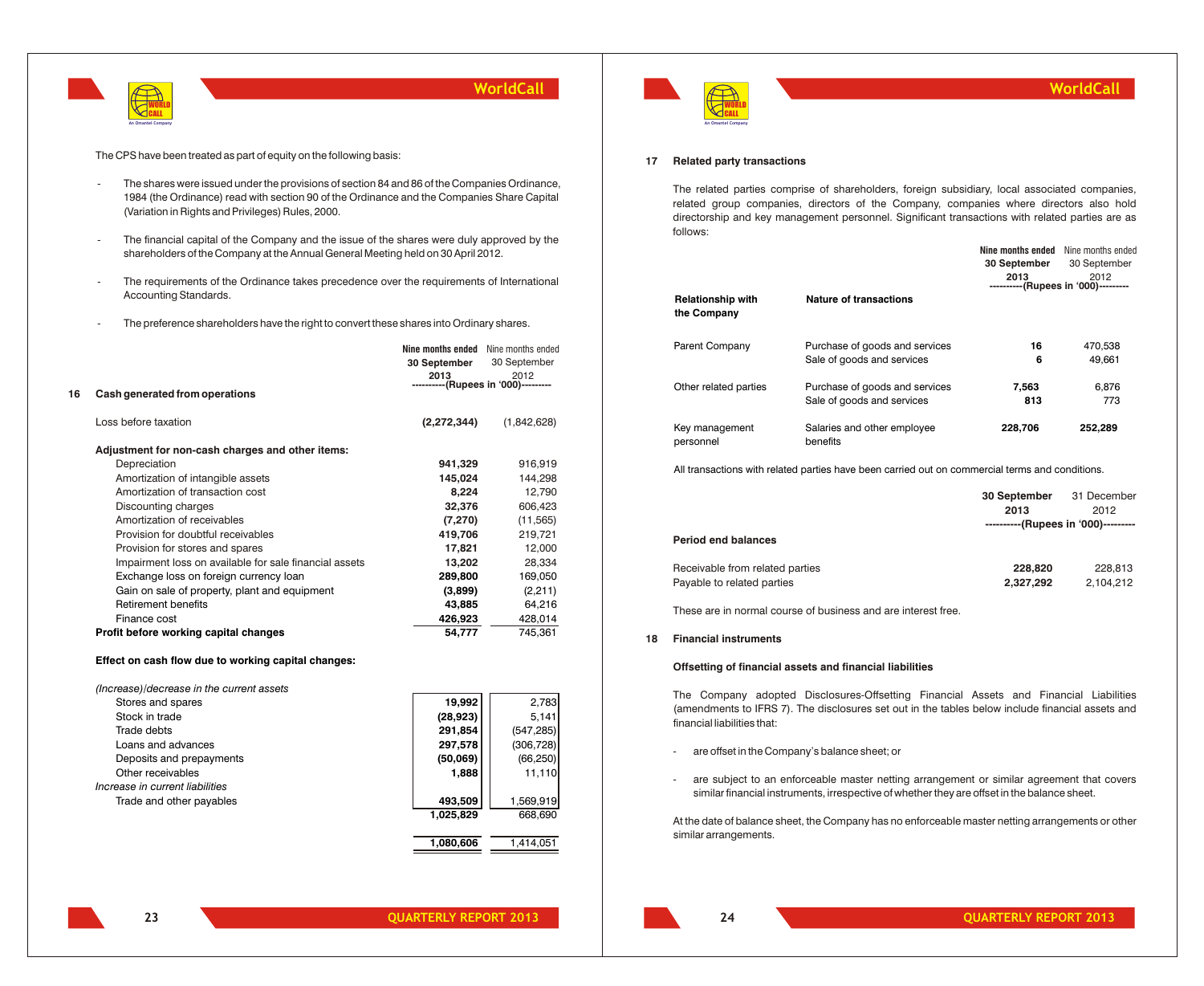

#### **18.1 Financial assets subject to offsetting**

|                             |      |                                                          |                                                                                                                   | As at 30 September 2013                                                                           |                                                                                   |                          |                                                                      |
|-----------------------------|------|----------------------------------------------------------|-------------------------------------------------------------------------------------------------------------------|---------------------------------------------------------------------------------------------------|-----------------------------------------------------------------------------------|--------------------------|----------------------------------------------------------------------|
|                             |      | Gross<br>amounts of<br>recognised<br>financial<br>assets | Gross amount<br>of recognised<br>financial<br>liabilities off<br>set in the<br>statement of<br>financial position | Net amount<br>of financial<br>assets<br>presented in<br>the statement<br>of financial<br>position | Related<br>amounts not<br>off set in the<br>statement of<br>financial<br>position | Net amount               | Financial<br>assets not in<br>scope of off<br>setting<br>disclosures |
| <b>Financial assets</b>     | Note | A                                                        | в                                                                                                                 | $C = A + B$                                                                                       | D                                                                                 | $E = C + D$              |                                                                      |
| Long term trade receivables | 8    |                                                          |                                                                                                                   |                                                                                                   | ÷                                                                                 |                          | 180.603                                                              |
| Long term loans and         |      |                                                          |                                                                                                                   |                                                                                                   |                                                                                   |                          |                                                                      |
| deposits<br>Trade debts     |      | 3.436.571                                                | (1,515,977)                                                                                                       | 1.920.594                                                                                         | $\overline{\phantom{a}}$<br>٠                                                     | 1,920,594                | 82.090                                                               |
| Loans and advances -        |      |                                                          |                                                                                                                   |                                                                                                   |                                                                                   |                          |                                                                      |
| considered good             |      |                                                          |                                                                                                                   |                                                                                                   | ٠                                                                                 | $\overline{\phantom{a}}$ | 719,867                                                              |
| Other receivables - current |      |                                                          |                                                                                                                   |                                                                                                   | $\overline{\phantom{a}}$                                                          | $\overline{\phantom{a}}$ | 42,573                                                               |
| Short term investments      |      |                                                          | ٠                                                                                                                 | $\overline{\phantom{a}}$                                                                          | ٠                                                                                 | $\overline{\phantom{a}}$ | 83,135                                                               |
| Cash and bank balances      |      |                                                          |                                                                                                                   |                                                                                                   | $\overline{\phantom{a}}$                                                          |                          | 2,421,025                                                            |
|                             |      | 3.436.571                                                | (1.515.977)                                                                                                       | 1.920.594                                                                                         | ٠                                                                                 | 1.920.594                |                                                                      |

#### **18.2 Financial liabilities subject to offsetting**

|                                                  |    |                                                                      |                                                                                                                   |                                                                                                               | As at 30 September 2013                                                           |             |                                                                           |
|--------------------------------------------------|----|----------------------------------------------------------------------|-------------------------------------------------------------------------------------------------------------------|---------------------------------------------------------------------------------------------------------------|-----------------------------------------------------------------------------------|-------------|---------------------------------------------------------------------------|
|                                                  |    | <b>Gross</b><br>amounts of<br>recognised<br>financial<br>liabilities | Gross amount<br>of recognised<br>financial<br>liabilities off<br>set in the<br>statement of<br>financial position | Net amount<br>of financial<br><b>liabilities</b><br>presented in<br>the statement<br>of financial<br>position | Related<br>amounts not<br>off set in the<br>statement of<br>financial<br>position | Net amount  | Financial<br>liabilities not<br>in scope of<br>off setting<br>disclosures |
| <b>Financial liabilities</b>                     |    | A                                                                    | в                                                                                                                 | $C = A + B$                                                                                                   | D                                                                                 | $E = C + D$ |                                                                           |
| Short term borrowings<br>Running finances under  | 9  |                                                                      |                                                                                                                   |                                                                                                               |                                                                                   |             | 68,256                                                                    |
| mark-up arrangements -<br>secured                |    |                                                                      |                                                                                                                   |                                                                                                               |                                                                                   |             | 787,759                                                                   |
| Licence fee payable                              |    |                                                                      |                                                                                                                   |                                                                                                               |                                                                                   |             | 1,021,500                                                                 |
| Trade and other payables<br>Interest and mark-up |    | 7,846,803                                                            | (1,589,080)                                                                                                       | 6,257,723                                                                                                     |                                                                                   | 6,257,723   |                                                                           |
| accrued<br>Term finance certificates -           |    |                                                                      |                                                                                                                   |                                                                                                               |                                                                                   |             | 249.393                                                                   |
| secured                                          | 10 |                                                                      |                                                                                                                   |                                                                                                               |                                                                                   |             | 1,643,735                                                                 |
| Long term loan<br>Liabilities against assets     | 11 |                                                                      |                                                                                                                   |                                                                                                               |                                                                                   |             | 3,612,320                                                                 |
| subject to finance lease                         |    |                                                                      |                                                                                                                   |                                                                                                               |                                                                                   |             | 67,592                                                                    |
| Long term payables                               | 12 |                                                                      |                                                                                                                   |                                                                                                               |                                                                                   |             | 1,171,878                                                                 |
| Long term deposits                               |    |                                                                      |                                                                                                                   |                                                                                                               |                                                                                   |             | 42,390                                                                    |
|                                                  |    | 7,846,803                                                            | (1,589,080)                                                                                                       | 6,257,723                                                                                                     | ٠                                                                                 | 6,257,723   |                                                                           |

|                                         |   |                                                       |                                                                                                                   |                                                                                                | As at 31 December 2012                                                            |                          |                                                                      |
|-----------------------------------------|---|-------------------------------------------------------|-------------------------------------------------------------------------------------------------------------------|------------------------------------------------------------------------------------------------|-----------------------------------------------------------------------------------|--------------------------|----------------------------------------------------------------------|
|                                         |   | Gross<br>amounts of<br>recognised<br>financial assets | Gross amount<br>of recognised<br>financial<br>liabilities off<br>set in the<br>statement of<br>financial position | Net amount of<br>financial assets<br>presented in<br>the statement<br>of financial<br>position | Related<br>amounts not<br>off set in the<br>statement of<br>financial<br>position | Net amount               | Financial<br>assets not in<br>scope of off<br>setting<br>disclosures |
| <b>Financial assets</b>                 |   | A                                                     | B                                                                                                                 | $C = A + B$                                                                                    | D                                                                                 | $E = C + D$              |                                                                      |
| Long term trade receivables             | 8 |                                                       |                                                                                                                   |                                                                                                |                                                                                   |                          | 242.883                                                              |
| Long term loans and<br>deposits         |   |                                                       |                                                                                                                   |                                                                                                |                                                                                   |                          | 122.074                                                              |
| Trade debts                             |   | 4.504.836                                             | (1,879,953)                                                                                                       | 2,624,883                                                                                      |                                                                                   | 2,624,883                |                                                                      |
| Loans and advances -<br>considered good |   | ٠                                                     | ٠                                                                                                                 | $\overline{\phantom{0}}$                                                                       | ٠                                                                                 | $\overline{\phantom{0}}$ | 591.399                                                              |
| Other receivables - current             |   |                                                       |                                                                                                                   |                                                                                                |                                                                                   |                          | 37.694                                                               |
| Short term investments                  |   |                                                       |                                                                                                                   | $\overline{a}$                                                                                 |                                                                                   | $\overline{a}$           | 104.982                                                              |
| Cash and bank balances                  |   |                                                       |                                                                                                                   |                                                                                                | ٠                                                                                 |                          | 100,742                                                              |
|                                         |   | 4,504,836                                             | (1,879,953)                                                                                                       | 2,624,883                                                                                      |                                                                                   | 2,624,883                |                                                                      |



**QUARTERLY REPORT 2013 QUARTERLY REPORT 2013**



### **WorldCall**

#### **Financial liabilities subject to offsetting**

|                                                 |      |                                                               |                                                                                              |                                                                                                                     | As at 31 December 2012                                                            |                          |                                                                           |
|-------------------------------------------------|------|---------------------------------------------------------------|----------------------------------------------------------------------------------------------|---------------------------------------------------------------------------------------------------------------------|-----------------------------------------------------------------------------------|--------------------------|---------------------------------------------------------------------------|
|                                                 | Note | Gross<br>amounts of<br>recognised<br>financial<br>liabilities | of recognised<br>financial assets<br>off set in the<br>statement of<br>financial<br>position | Gross amount Net amount of<br>financial<br>liabilities<br>presented in<br>the statement<br>of financial<br>position | Related<br>amounts not<br>off set in the<br>statement of<br>financial<br>position | Net amount               | Financial<br>liabilities not in<br>scope of off<br>setting<br>disclosures |
| <b>Financial liabilities</b>                    |      | $\overline{A}$                                                | B                                                                                            | $C = A + B$                                                                                                         | D                                                                                 | $E = C + D$              |                                                                           |
| Short term borrowings<br>Running finances under | 9    |                                                               |                                                                                              |                                                                                                                     |                                                                                   |                          | 1,014,767                                                                 |
| mark-up arrangements -<br>secured               |      |                                                               |                                                                                              |                                                                                                                     |                                                                                   |                          | 789.331                                                                   |
| Licence fee payable<br>Trade and other payables |      | 6,361,439                                                     | (699.913)                                                                                    | 5.661.526                                                                                                           |                                                                                   | 5.661.526                | 1,021,500                                                                 |
| Interest and mark-up<br>accrued                 |      |                                                               |                                                                                              |                                                                                                                     |                                                                                   |                          | 245.190                                                                   |
| Term finance certificates -<br>secured          | 10   |                                                               |                                                                                              |                                                                                                                     |                                                                                   |                          | 1,640,083                                                                 |
| Long term loan<br>Liabilities against assets    | 11   |                                                               |                                                                                              |                                                                                                                     |                                                                                   | $\overline{\phantom{0}}$ | 3,317,949<br>105,005                                                      |
| subject to finance lease<br>Long term payables  | 13   |                                                               |                                                                                              |                                                                                                                     |                                                                                   |                          | 1,288,444                                                                 |
| Long term deposits                              |      |                                                               |                                                                                              |                                                                                                                     |                                                                                   |                          | 42.458                                                                    |
|                                                 |      | 6,361,439                                                     | (699, 913)                                                                                   | 5,661,526                                                                                                           | ٠                                                                                 | 5,661,526                |                                                                           |

### **19 Date of authorization for issue**

This condensed interim unconsolidated financial information was authorized for issue on 29 October 2013 by the Board of Directors of the Company.

### **20 General**

Figures have been rounded off to the nearest thousand of rupee.



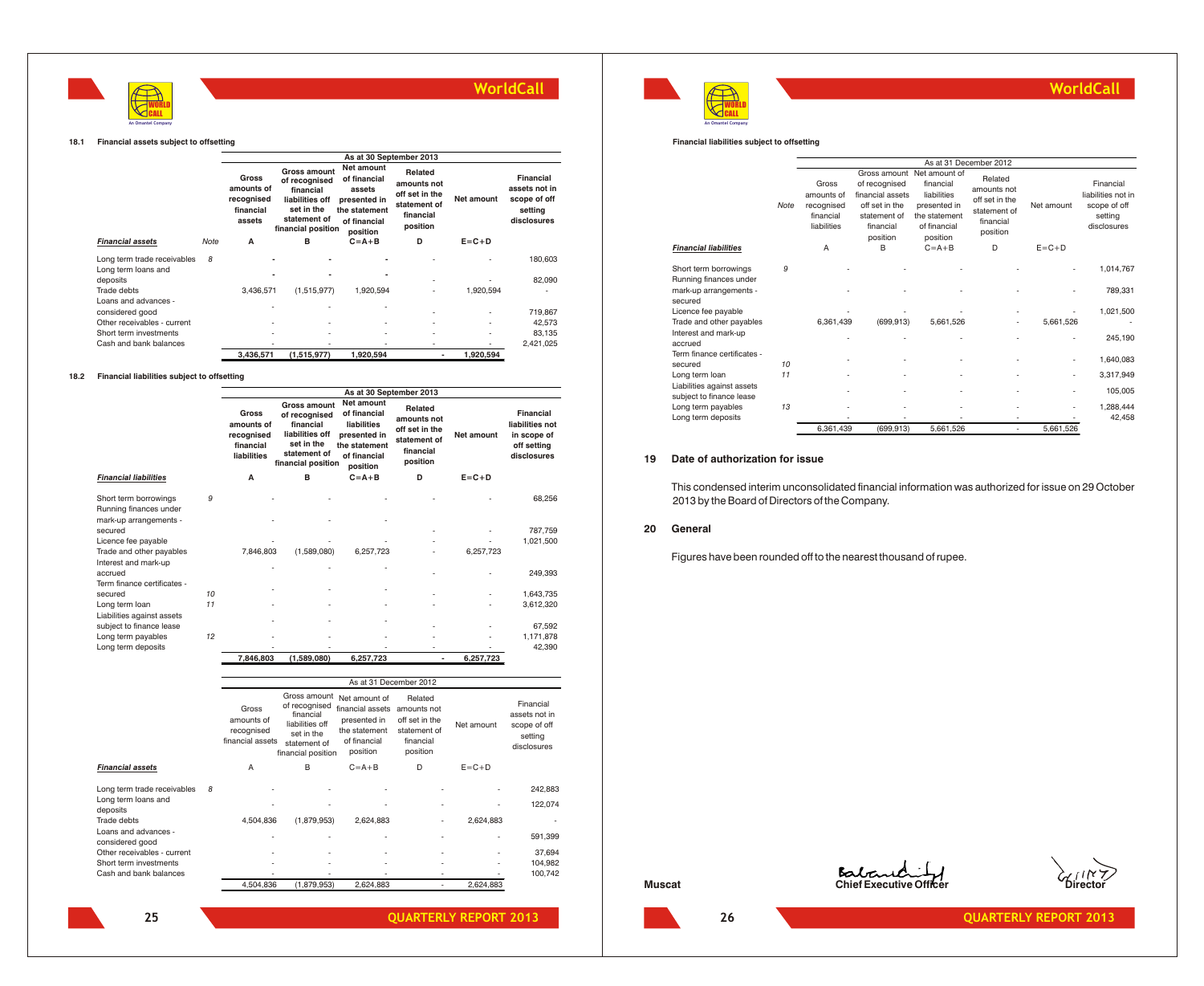

## **WORLDCALL TELECOM LIMITED AND ITS SUBSIDIARY**

**CONDENSED INTERIM CONSOLIDATED FINANCIAL INFORMATION (UN-AUDITED) FOR THE PERIOD ENDED**

**30 SEPTEMBER 2013**



### **DIRECTORS' REVIEW**

The Directors of Worldcall Telecom Limited ("WTL" or the "Parent Company") are pleased to present condensed interim consolidated financial information of the Group for the nine months ended 30 September 2013.

### **Group Foreign Subsidiary**

**Worldcall Telecommunications Lanka (Private) Limited**

Winding up of the subsidiary is in process as approved in the earlier AGM of the Parent Company. In annexed condensed interim consolidated financial information, the subsidiary has been accounted for under IFRS 5 as discontinued operations.

For and on behalf of the Board of Directors

**Muscat**

**28**

Baban **Babar Ali Syed** 29 October 2013 Chief Executive Officer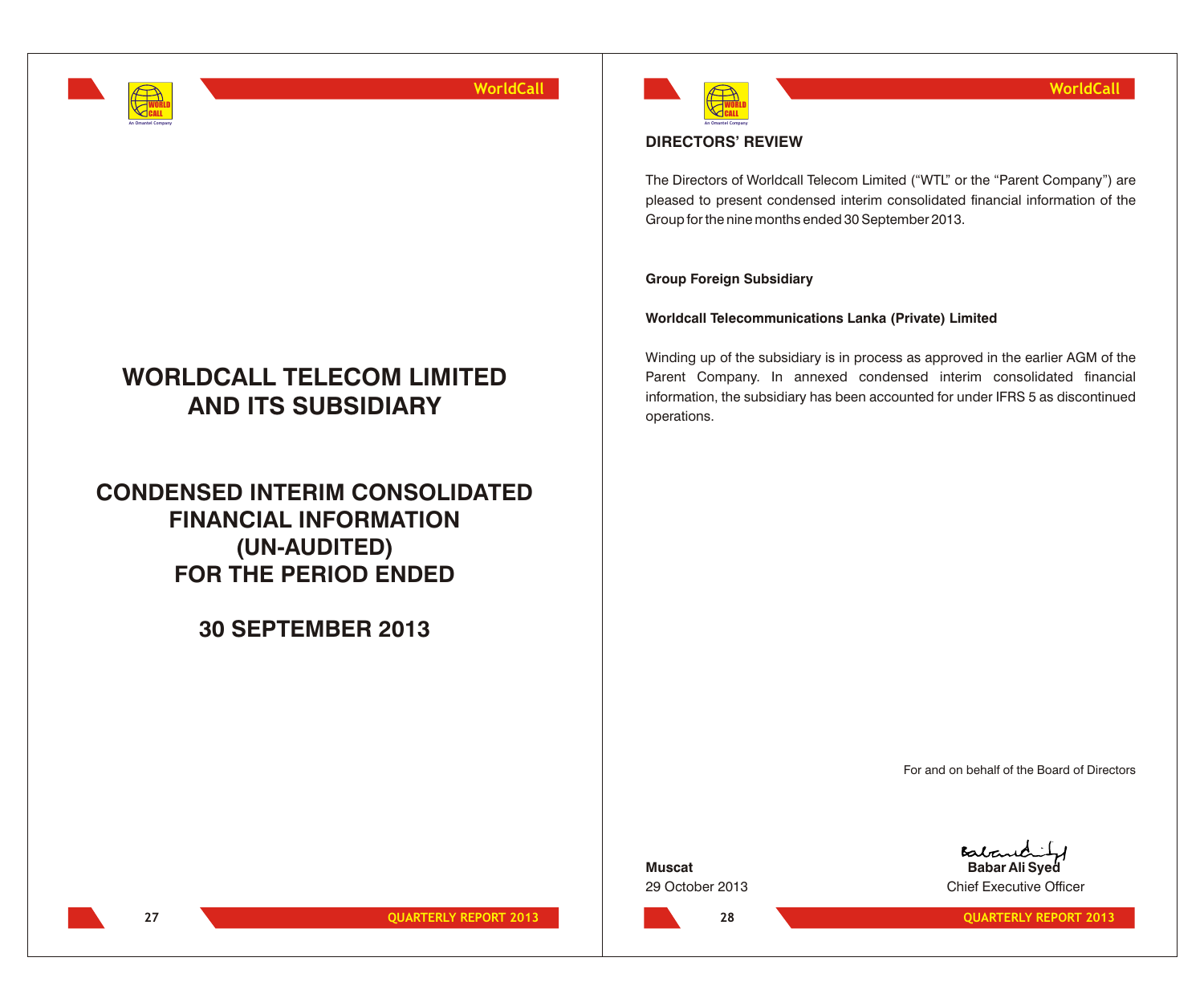

### **CONDENSED INTERIM CONSOLIDATED BALANCE SHEET (Un-Audited) AS AT 30 SEPTEMBER 2013** Restated Restated

|                                                                                                               |                                         | 30 September           | 31 December                  | 31 December |
|---------------------------------------------------------------------------------------------------------------|-----------------------------------------|------------------------|------------------------------|-------------|
|                                                                                                               | Note                                    | 2013                   | 2012                         | 2011        |
| <b>NON CURRENT ASSETS</b><br><b>Tangible fixed assets</b>                                                     |                                         |                        | (Rupees in '000)-            |             |
| Property, plant and equipment                                                                                 | 6                                       | 12,570,820             | 13,002,060                   | 13,527,048  |
| Capital work-in-progress                                                                                      |                                         | 1,272,226              | 782,635                      | 650,986     |
|                                                                                                               |                                         | 13,843,046             | 13,784,695                   | 14,178,034  |
| Intangible assets                                                                                             | $\overline{7}$                          | 4,828,703              | 4,987,160                    | 5,183,628   |
| <b>Investment properties</b>                                                                                  |                                         | 160.474                | 160.474                      | 146.074     |
| Long term trade receivables                                                                                   | 8                                       | 180.603                | 242.883                      | 18.092      |
| <b>Deferred taxation</b>                                                                                      |                                         | 2,067,724              | 1,295,068                    | 288,499     |
| Long term loans and deposits                                                                                  |                                         | 82,090                 | 122,074                      | 132,323     |
| <b>CURRENT ASSETS</b>                                                                                         |                                         | 21,162,640             | 20,592,354                   | 19,946,650  |
| Stores and spares                                                                                             |                                         | 187,278                | 225,091                      | 235,415     |
| Stock in trade                                                                                                |                                         | 237,063                | 208,140                      | 201,901     |
| Trade debts                                                                                                   |                                         | 1,920,594              | 2,624,883                    | 3,252,683   |
| Loans and advances - considered good                                                                          |                                         | 1,143,838              | 1,441,416                    | 1,058,229   |
| Deposits and prepayments                                                                                      |                                         | 166,975                | 190,848                      | 142.945     |
| Other receivables                                                                                             |                                         | 53,560                 | 56,742                       | 81,995      |
| Short term investments                                                                                        |                                         | 83,135                 | 104,982                      | 114,489     |
| Income tax recoverable - net                                                                                  |                                         | 154,597                | 154,656                      | 163,943     |
| Cash and bank balances                                                                                        |                                         | 2,421,025              | 100,742                      | 327,028     |
|                                                                                                               |                                         | 6,368,065              | 5,107,500                    | 5,578,628   |
| Non - current assets classified as held for sale                                                              | 9                                       | 7                      | 144                          | 23          |
| <b>CURRENT LIABILITIES</b>                                                                                    |                                         | 6,368,072              | 5,107,644                    | 5,578,651   |
| Current maturities of non-current liabilities                                                                 |                                         | 1,455,849              | 1,447,025                    | 2,095,116   |
| Running finance under mark-up arrangements - secured                                                          |                                         | 787,759                | 789,331                      | 979,373     |
| Short term borrowings                                                                                         | 10                                      | 68,256                 | 1,014,767                    | 118,503     |
| License fee payable                                                                                           |                                         | 1,021,500              | 1,021,500                    | 1,021,500   |
| Trade and other payables                                                                                      |                                         | 6,478,560              | 5,947,891                    | 4,589,727   |
| Interest and mark-up accrued                                                                                  |                                         | 249,393                | 245,190                      | 140,183     |
|                                                                                                               |                                         | 10,061,317             | 10,465,704                   | 8,944,402   |
| Non - current liabilities classified as held for sale                                                         | 9                                       | 6,817                  | 3,563                        | 7,278       |
|                                                                                                               |                                         | 10,068,134             | 10,469,267                   | 8,951,680   |
| <b>NET CURRENT LIABILITIES</b>                                                                                |                                         | (3,700,062)            | (5,361,623)                  | (3,373,029) |
| <b>NON CURRENT LIABILITIES</b>                                                                                |                                         |                        |                              |             |
| Term finance certificates - secured                                                                           | 11                                      | 1,643,735              | 1,640,083                    | 1,081,213   |
| Long term loan                                                                                                | 12                                      | 3,401,321              | 2,815,456                    | 3,060,004   |
| Deferred income                                                                                               |                                         |                        | 65.916                       | 166,300     |
| Retirement benefits                                                                                           |                                         | 344.509                | 362,907                      | 310.007     |
| Liabilities against assets subject to finance lease                                                           |                                         | 2,227                  | 44.904                       | 89.471      |
| Long term payables                                                                                            | 13                                      | 1,171,878              | 1,288,444                    | 1,494,620   |
| Long term deposits                                                                                            |                                         | 42.390<br>6,606,060    | 42.458                       | 42.661      |
| Contingencies and commitments                                                                                 | 14                                      |                        | 6,260,168                    | 6,244,276   |
| <b>REPRESENTED BY</b>                                                                                         |                                         | 10,856,518             | 8,970,563                    | 10,329,345  |
| Share capital and reserves                                                                                    |                                         |                        |                              |             |
| Authorized capital                                                                                            |                                         |                        |                              |             |
| 1,500,000,000 (31 December 2012: 900,000,000) ordinary shares of Rs. 10 each                                  |                                         | 15,000,000             | 9,000,000                    | 9,000,000   |
| 500,000 (31 December 2012: nil) preference shares of USD 100 each                                             |                                         |                        |                              |             |
| (USD 50,000,000 equivalent to Rs. 6,000,000,000)                                                              |                                         | 6,000,000              |                              |             |
|                                                                                                               | 15                                      |                        |                              |             |
| Ordinary share capital<br>Preference share capital                                                            | 16                                      | 8,605,716<br>3,537,700 | 8,605,716                    | 8,605,716   |
| Share premium                                                                                                 |                                         | 837,335                | 837,335                      | 837,335     |
| Fair value reserve - available for sale financial assets                                                      |                                         | 5,190                  | 13,835                       | (242, 023)  |
| Exchange translation reserve                                                                                  |                                         | 148,239                | (4, 447)                     | (5,868)     |
| Accumulated (loss)/profit                                                                                     |                                         | (2,629,739)            | (826, 720)                   | 794,309     |
| Capital and reserves attributable to equity holders of the Company                                            |                                         | 10,504,441             | 8,625,719                    | 9,989,469   |
| Non controlling interest                                                                                      |                                         | (4,661)                | (3,286)                      | (3,369)     |
|                                                                                                               |                                         | 10,499,780             | 8,622,433                    | 9,986,100   |
| Surplus on revaluation                                                                                        |                                         | 356,738                | 348,130                      | 343,245     |
|                                                                                                               |                                         | 10,856,518             | 8,970,563                    | 10,329,345  |
| The annexed notes 1 to 21 form an integral part of this condensed interim consolidated financial information. |                                         |                        |                              |             |
| <b>Muscat</b>                                                                                                 | Batas<br><b>Chief Executive Officer</b> |                        |                              | Mirector    |
|                                                                                                               |                                         |                        |                              |             |
| 29                                                                                                            |                                         |                        | <b>QUARTERLY REPORT 2013</b> |             |
|                                                                                                               |                                         |                        |                              |             |



### **WorldCall**

### **CONDENSED INTERIM CONSOLIDATED PROFIT AND LOSS ACCOUNT (UN-AUDITED) FOR THE NINE MONTHS ENDED 30 SEPTEMBER 2013**

|                                                        |               | Nine months            | Nine months          | Quarter                                | Quarter               |
|--------------------------------------------------------|---------------|------------------------|----------------------|----------------------------------------|-----------------------|
|                                                        |               | ended                  | ended                | ended                                  | ended                 |
|                                                        |               | 30 September           |                      | 30 September 30 September 30 September |                       |
|                                                        |               | 2013                   | 2012                 | 2013                                   | 2012                  |
|                                                        | <b>Note</b>   |                        |                      | -(Rupees in '000)-------               |                       |
| <b>Continuing operations</b>                           |               |                        |                      |                                        |                       |
| Revenue - net                                          |               | 2,762,514              | 6,011,554            | 947,536                                | 1,200,301             |
| Direct cost                                            |               | (2,941,322)            | (6,094,447)          | (1, 128, 709)                          | (1,652,288)           |
| <b>Gross loss</b>                                      |               | (178, 808)             | (82, 893)            | (181, 173)                             | (451, 987)            |
| Operating cost                                         |               | (1, 141, 995)          | (1, 164, 181)        | (544, 431)                             | (441, 590)            |
| <b>Operating loss</b>                                  |               | (1,320,803)            | (1, 247, 074)        | (725, 604)                             | (893, 577)            |
| Finance cost                                           |               | (467, 523)             | (492, 188)           | (141, 708)                             | (178, 205)            |
|                                                        |               | (1,788,326)            | (1,739,262)          | (867, 312)                             | (1,071,782)           |
| Impairment loss on available for sale financial assets |               |                        |                      |                                        |                       |
| Other operating income                                 |               | (13,202)<br>46,873     | (28, 334)<br>155,857 | (13,202)<br>32,967                     | 8,712                 |
| Other operating expenses                               |               | (517, 689)             | (230, 889)           | (409, 752)                             |                       |
| Loss before taxation                                   |               | (2, 272, 344)          | (1,842,628)          | (1, 257, 299)                          | (24, 307)             |
| Taxation                                               |               |                        |                      |                                        | (1,087,377)           |
| Loss after taxation from continuing operations         |               | 740,087<br>(1,532,257) | 687,231              | 340,667                                | 358,215<br>(729, 162) |
|                                                        |               |                        | (1, 155, 397)        | (916, 632)                             |                       |
| <b>Discontinued operations</b>                         |               |                        |                      |                                        |                       |
| Loss for the period from discontinued operations       | 9             | (1,692)                | (2,034)              | (391)                                  | (561)                 |
|                                                        |               | (1,533,949)            | (1, 157, 431)        | (917, 023)                             | (729, 723)            |
|                                                        |               |                        |                      |                                        |                       |
| Attributable to:                                       |               |                        |                      |                                        |                       |
| Equity holders of Holding Company                      |               | (1,533,453)            | (1, 156, 835)        | (916, 909)                             | (729, 559)            |
| Non controlling interest                               |               | (496)                  | (596)                | (114)                                  | (164)                 |
|                                                        |               | (1,533,949)            | (1, 157, 431)        | (917, 023)                             | (729, 723)            |
| Loss per share - basic                                 |               |                        |                      |                                        |                       |
| From continuing and discontinued operations            | <b>Rupees</b> | (1.83)                 | (1.34)               | (1.07)                                 | (0.85)                |
| From continuing operations                             | <b>Rupees</b> | (1.82)                 | (1.34)               | (1.07)                                 | (0.85)                |
|                                                        |               |                        |                      |                                        |                       |
| Loss per share - diluted                               |               |                        |                      |                                        |                       |
| From continuing and discontinued operations            | <b>Rupees</b> | (1.30)                 | (1.34)               | (0.77)                                 | (0.85)                |
| From continuing operations                             | <b>Rupees</b> | (1.29)                 | (1.34)               | (0.77)                                 | (0.85)                |

The annexed notes 1 to 21 form an integral part of this condensed interim consolidated financial information.

**Muscat Chief Executive Officer Chief Executive Officer Chief Executive Officer** 



**QUARTERLY REPORT 2013 QUARTERLY REPORT 2013**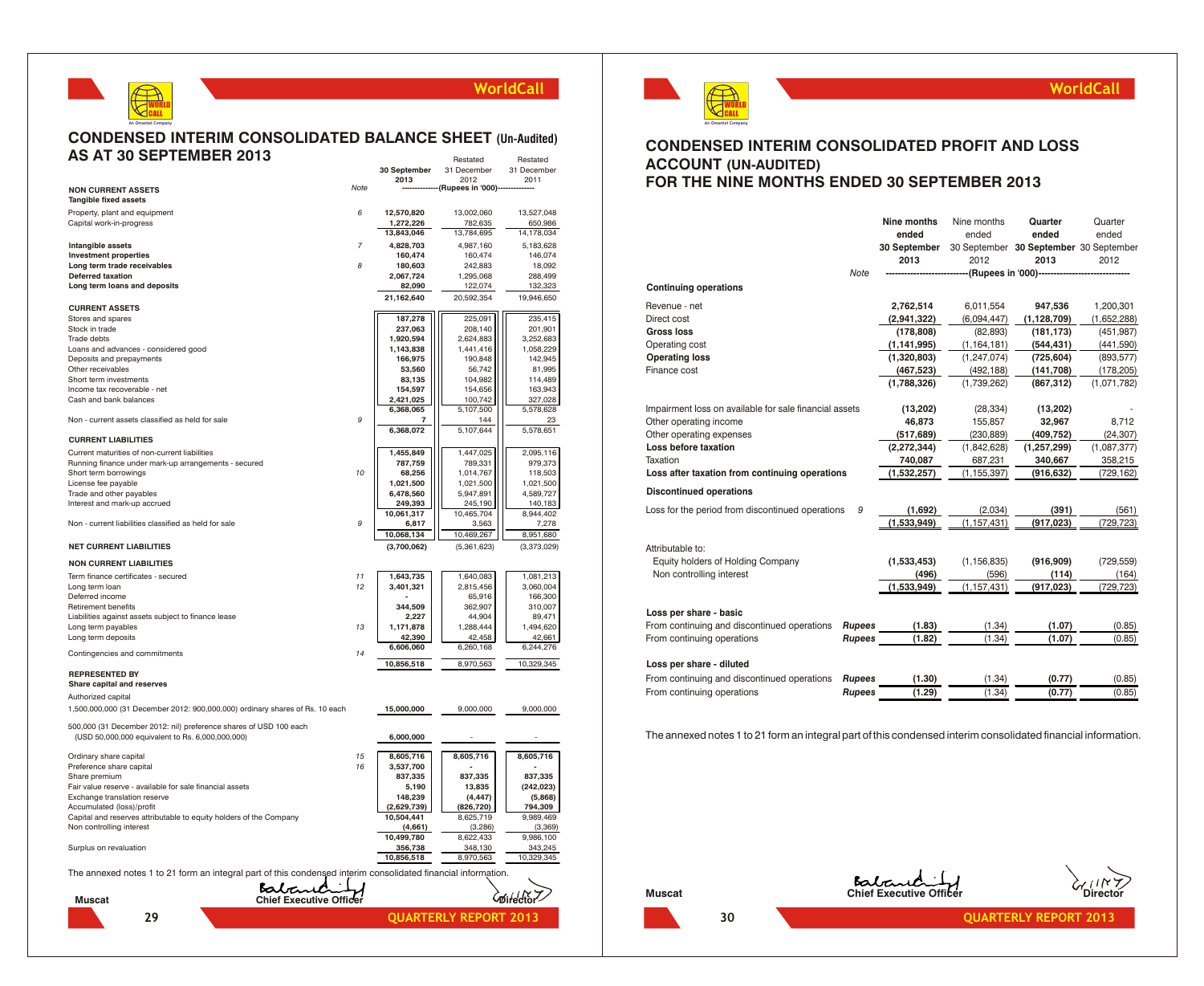

### **CONDENSED INTERIM CONSOLIDATED STATEMENT OF COMPREHENSIVE INCOME (UN-AUDITED) FOR THE NINE MONTHS ENDED 30 SEPTEMBER 2013**

|                                                                               | Nine months ended Nine months ended Quarter ended<br>30 September<br>2013 | 30 September<br>2012                                                   | 30 September<br>2013  | Quarter ended<br>30 September<br>2012 |
|-------------------------------------------------------------------------------|---------------------------------------------------------------------------|------------------------------------------------------------------------|-----------------------|---------------------------------------|
|                                                                               |                                                                           | -----------------------(Rupees in '000)------------------------------- |                       |                                       |
| Loss for the period                                                           | (1,533,949)                                                               | (1, 157, 431)                                                          | (917, 023)            | (729, 723)                            |
| Other comprehensive (loss)income<br>- net of tax:                             |                                                                           |                                                                        |                       |                                       |
| Items that are or may be reclassified<br>subsequently to profit or loss:      |                                                                           |                                                                        |                       |                                       |
| Exchange differences on translating                                           |                                                                           |                                                                        |                       |                                       |
| foreign operations<br>Net change in fair value of available                   | (2,993)                                                                   | 4,765                                                                  | (3,991)               | (1, 850)                              |
| for sale financial assets                                                     | (21, 847)                                                                 | (6,695)                                                                | (17, 818)             | 25,910                                |
| Impairment loss transferred to profit                                         |                                                                           |                                                                        |                       |                                       |
| and loss account                                                              | 13,202                                                                    | 28,334                                                                 | 13,202                |                                       |
|                                                                               | (11, 638)                                                                 | 26,404                                                                 | (8,607)               | 24,060                                |
| Total comprehensive loss for                                                  |                                                                           |                                                                        |                       |                                       |
| the period                                                                    | (1,545,587)                                                               | (1, 131, 027)                                                          | (925, 630)            | (705, 663)                            |
|                                                                               |                                                                           |                                                                        |                       |                                       |
| Attributable to:                                                              |                                                                           |                                                                        |                       |                                       |
| Equity holders of the Holding Company (1,544,212)<br>Non controlling interest | (1, 375)                                                                  | (1, 131, 830)<br>803                                                   | (924, 344)<br>(1,286) | (704, 956)<br>(707)                   |
|                                                                               | (1, 545, 587)                                                             | (1, 131, 027)                                                          | (925, 630)            | (705, 663)                            |
|                                                                               |                                                                           |                                                                        |                       |                                       |

The annexed notes 1 to 21 form an integral part of this condensed interim consolidated financial information.

WORLD CALL **An Omantel Company**

### **WorldCall**

### **CONDENSED INTERIM CONSOLIDATED CASH FLOW STATEMENT (UN-AUDITED) FOR THE NINE MONTHS ENDED 30 SEPTEMBER 2013**

|                                                     | <b>Note</b>                              | <b>Nine months ended</b> Nine months ended<br>30 September<br>2013 | 30 September<br>2012 |
|-----------------------------------------------------|------------------------------------------|--------------------------------------------------------------------|----------------------|
| Cash flows from operating activities                | ------------(Rupees in '000)------------ |                                                                    |                      |
| Cash generated from operations                      | 17                                       | 1,080,470                                                          | 1,416,144            |
| Decrease in long term deposits receivable           |                                          | 39,984                                                             | 4.582                |
| Decrease/(increase) in long term trade receivable   |                                          | 62,280                                                             | (794, 519)           |
| Decrease in long term deposits payable              |                                          | (68)                                                               | (251)                |
| Decrease in deferred income                         |                                          | (65, 916)                                                          | (100, 384)           |
| Increase in long term payables                      |                                          | 146,111                                                            | 225,064              |
| Retirement benefits paid                            |                                          | (80, 561)                                                          | (9,918)              |
| Finance cost paid                                   |                                          | (422, 720)                                                         | (396, 464)           |
| Taxes paid                                          |                                          | (27, 567)                                                          | (18, 549)            |
| Net cash generated from operating activities        |                                          | 732,013                                                            | 325,705              |
| Cash flows from investing activities                |                                          |                                                                    |                      |
| Fixed capital expenditure                           |                                          | (969, 039)                                                         | (522, 659)           |
| Proceeds from sale of property, plant and equipment |                                          | 8,032                                                              | 18,982               |

### **Cash flows from financing activities**

| Proceeds received against preference shares                      | 3,537,700  |            |
|------------------------------------------------------------------|------------|------------|
| Running finance - net                                            | (1,572)    | (190, 857) |
| (Payment)/receipt of short term borrowings - net                 | (946, 511) | 731,276    |
| Repayment of term finance certificates                           |            | (547, 913) |
| Repayment of liabilities against assets subject to finance lease | (40, 477)  | (50, 461)  |
| Net cash generated from/(used in) financing activities           | 2,549,140  | (57,955)   |
|                                                                  |            |            |
| Net increase/(decrease) in cash and cash equivalents             | 2,320,146  | (235, 927) |
| Cash and bank balance at the beginning of the period             | 100,886    | 327.051    |
| Cash and bank balance at the end of the period                   | 2,421,032  | 91.124     |

**Net cash used in investing activities (961,007)** (503,677)

The annexed notes 1 to 21 form an integral part of this condensed interim consolidated financial information.

Batand

**Muscat Chief Executive Officer Chief Executive Officer Director** 

Baband **Muscat Chief Executive Officer Chief Executive Officer Director** 



**12 131 CONSERVISHERLY REPORT 2013 CONSERVISHERLY REPORT 2013 132 CONSERVISHERLY REPORT 2013**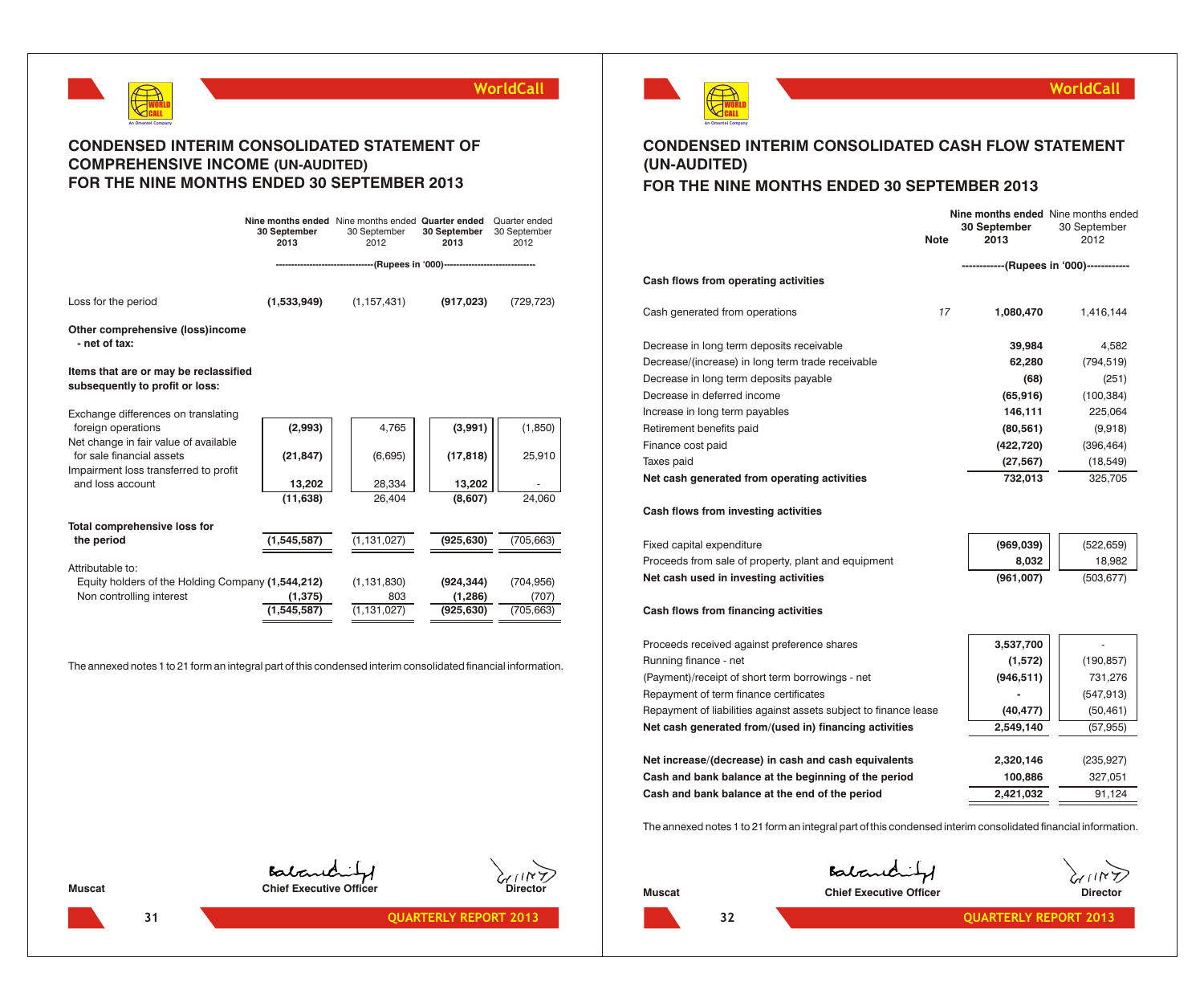EQUITY (UN-AUDITED) **CONDENSED INTERIM CONSOLIDATED STATEMENT OF CHANGES IN EQUITY (UN-AUDITED) CONDENSED INTERIM CONSOLIDATED STATEMENT OF CHANGES IN<br>FOR THE NINE MONTHS ENDED 30 SEPTEMBER 2013 FOR THE NINE MONTHS ENDED 30 SEPTEMBER 2013**

|                                                                                                               |                    |                     |         | Attributable to equity holders of the Company |                         |                                  |             |                       |              |                          |           |
|---------------------------------------------------------------------------------------------------------------|--------------------|---------------------|---------|-----------------------------------------------|-------------------------|----------------------------------|-------------|-----------------------|--------------|--------------------------|-----------|
|                                                                                                               | Ordinary share     | Preference<br>share | Share   | available for sale<br>Fair value reserve-     | translation<br>Currency | Accumulated<br>profit/<br>(loss) | Revaluation | Sub                   | Non          |                          |           |
|                                                                                                               | capital            | capital             | premium | financial assets                              | reserve                 |                                  | reserve     | Total                 | controlling  | Total                    |           |
|                                                                                                               |                    |                     |         |                                               | -(Rupees in 000)        |                                  |             |                       | <b>Teres</b> |                          |           |
| Effect of change in accounting policy<br>Balance as at 31 December 2011                                       | 8,605,716          |                     | 837,335 | (242, 023)                                    | (5,868)                 | (9.932)<br>804,241               | 343,245     | (9.932)<br>10,342,646 | (3,369)      | 9.932<br>10,339,277      |           |
| Balance as at 31 December 2011 - restated                                                                     | 8,605,716          |                     | 837,335 | (242, 023)                                    | (5,868)                 | 794,309                          | 343,245     | 10,332,714            | (3,369)      | 10,329,345               |           |
| the period<br>Total comprehensive income/(loss) for                                                           |                    |                     |         | 21,639                                        | 3,366                   | (1, 156, 835)                    |             | (1, 131, 830)         | 803          | (1, 131, 027)            |           |
| Transfer to surplus on revaluation                                                                            |                    |                     |         |                                               |                         | (5,090)                          | 5,090       |                       |              |                          |           |
| Balance as at 30 September 2012 -                                                                             | restated 8,605,716 |                     | 837,335 | (220, 384)                                    | (2,502)                 | (367, 616)                       | 348,335     | 9,200,884             | (2,566)      | 9,198,318                |           |
| Total comprehensive income/(loss) for<br>the period - restated                                                |                    |                     |         | 234,219                                       | (1,945)                 | (459, 309)                       |             | (227, 035)            | (720)        | (227, 755)               |           |
| Transfer to surplus on revaluation                                                                            |                    |                     |         |                                               |                         | 205                              | (205)       |                       |              |                          |           |
| Balance as at 31 December 2012 - restated                                                                     | 8,605,716          |                     | 837,335 | 13,835                                        | (4,447)                 | (826, 720)                       | 348,130     | 8,973,849             | (3,286)      | 8,970,563                |           |
| ssuance of preference shares                                                                                  |                    | 3,537,700           |         |                                               |                         |                                  |             | 3,537,700             |              | 3,537,700                |           |
| Total comprehensive loss for the period                                                                       |                    |                     |         | (8,645)                                       | (2, 114)                | (1,533,453)                      |             | (1,544,212)           | (1, 375)     | (1,545,587)              |           |
| Transfer to surplus on revaluation                                                                            |                    |                     |         |                                               |                         | (3,664)                          | 8,608       | 4,944                 |              | 4,944                    |           |
| Exchange translation reserve                                                                                  |                    |                     |         |                                               | 54,800                  | (154, 800)                       |             |                       |              |                          |           |
| Cost of issuance of preference shares                                                                         |                    |                     |         |                                               |                         | (73, 942)                        |             | (73, 942)             |              | (73, 942)                |           |
| Dividend on preference shares                                                                                 |                    |                     |         |                                               |                         | (37, 160)                        |             | (37, 160)             |              | (37, 160)                |           |
| Balance as at 30 September 2013                                                                               | 8,605,716          | 3,537,700           | 837,335 | 5,190                                         | 148,239                 | (2,629,739)                      | 356,738     | 10,861,179            | (4,661)      | 10,856,518               |           |
| The annexed notes 1 to 21 form an integral part of this condensed interim consolidated financial information. |                    |                     |         |                                               |                         |                                  |             |                       |              |                          |           |
| <b>Muscat</b>                                                                                                 |                    |                     |         | Chief Executive Officer<br>estant             |                         |                                  |             |                       |              | <b>バートンプ</b><br>Director | WorldCall |
|                                                                                                               |                    |                     |         |                                               |                         |                                  |             |                       |              |                          |           |

### **NOTES TO THE CONDENSED INTERIM CONSOLIDATED FINANCIAL INFORMATION (UN-AUDITED) FOR THE NINE MONTHS ENDED 30 SEPTEMBER 2013**

- **1 Legal status and nature of business**
	- **1.1 The Group consists of:**

Worldcall Telecom Limited; and

Worldcall Telecommunications Lanka (Private) Limited

1.2 Worldcall Telecom Limited ("the Company") is a public limited company incorporated in Pakistan on 15 March 2001 under the Companies Ordinance, 1984 and its shares are quoted on Karachi and Lahore Stock Exchanges. The Company commenced its operations on 01 December 2004 and is engaged in providing Wireless Local Loop ("WLL") and Long Distance & International ("LDI") services in Pakistan, operation and maintenance of public payphones network and re-broadcasting international/national satellite/terrestrial wireless and cable television and radio signals as well as interactive communication and to establish, maintain and operate the licensed telephony services. The Company has been licensed by Pakistan Telecommunication Authority ("PTA") and Pakistan Electronic Media Regulatory Authority ("PEMRA") for these purposes. The registered office of the Company is situated at 67-A, C III, Gulberg III, Lahore. In the year ended 30 June 2008, 56.80% shares (488,839,429 ordinary shares) had been acquired by Oman Telecommunications Company SAOG ("the Holding Company"). **INTERNIM CONSOLIDATED**<br> **INTERNIM CONSOLIDATED**<br> **INTERNIM CONFORMATION (UN-AUDITED)**<br> **INTERNIME MONTHS ENDED 30 SEPTEMBER 2013**<br> **IDENTIFY THE NINE MONTHS ENDED 30 SEPTEMBER 2013**<br> **IDENTIFY THE NINE MONTHS ENDED 30 SEP** 

Worldcall Telecommunications Lanka (Private) Limited ("the Subsidiary") was incorporated in Sri Lanka and is a joint venture with Hayleys Group to operate payphones. The principal activity of the Subsidiary is the operation and maintenance of a public payphones network. Payphones are installed at various shops/ commercial outlets. The Company holds 70.65% of voting securities in the Subsidiary.

### **2 Basis of preparation**

### *Consolidation*

The condensed interim consolidated financial information includes the financial information of the Company and its Subsidiary. The financial information of the Subsidiary has been consolidated on a line by line basis.

### **Subsidiary**

Subsidiary is an entity controlled by the Company. Control exists when the Company has the power, directly or indirectly, to govern the financial and operating policies of the entity so as to benefit from its activities. The financial information of the Subsidiary is included in the condensed interim consolidated financial information from the date that control commences until the date that control ceases.

### **Transactions eliminated on consolidation**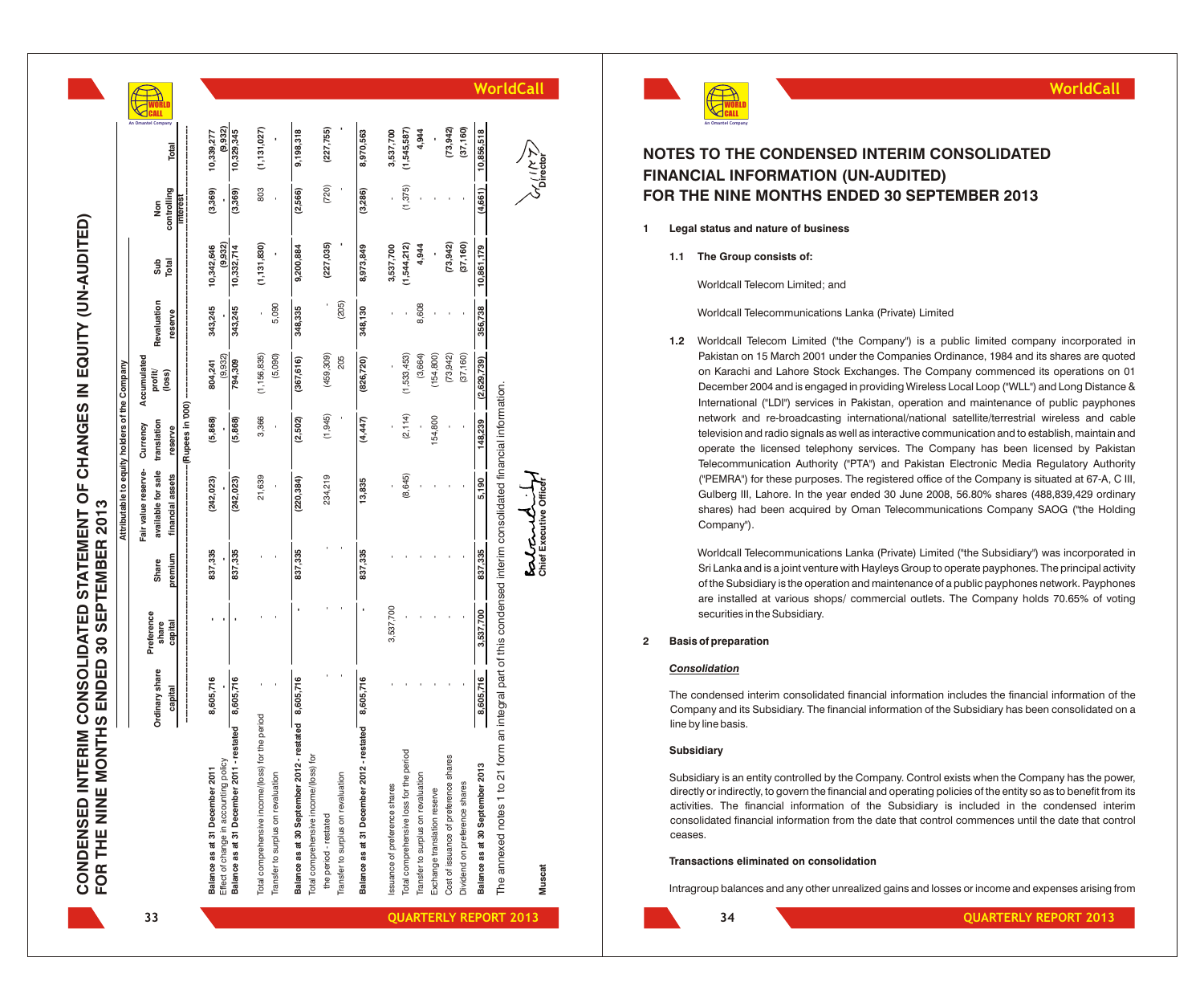

intragroup transactions, are eliminated in preparing the condensed interim consolidated financial information. Unrealized losses are eliminated in the same way as unrealized gains but only to the extent that there is no evidence of impairment.

Non controlling interest is that part of net results of operations and of net assets of the Subsidiary attributable to interest which are not owned by the Group. Non controlling interest is presented separately in the consolidated financial statements. In view of negative equity of the Subsidiary, the complete amount of losses are being borne by the Company.

### **3 Statement of compliance**

This condensed interim consolidated financial information for the period has been prepared in accordance with the requirements of the International Accounting Standard 34 - Interim Financial Reporting and provisions of and the directives issued under the Companies Ordinance, 1984. In case where requirements of Companies Ordinance, 1984 differ, the provisions of or directives issued under the Companies Ordinance, 1984 or directives issued by Securities and Exchange Commission of Pakistan ("SECP") have been followed. This condensed interim consolidated financial information does not include all the information and disclosures required in the annual consolidated financial statements and should be read in conjunction with the financial statements of the Group for the year ended 31 December 2012.

#### **4 Accounting policies**

Accounting policies adopted for preparation of this condensed interim consolidated financial information are same as those applied in the preparation of the audited financial statements of the Group for the year ended 31 December 2012 and stated therein, except for the following:

The following amendments to the International Financial Reporting Standards are mandatory for the first time for the financial year beginning on or after 1 January 2013, however, the adoption of these amendments is either not yet effective or the amendments did not have any significant impact on the condensed interim consolidated financial information of the Group.

- **-** IAS 32 (amendment) Offsetting Financial Assets and Financial Liabilities
- **-** IFRIC 21 (amendment) Levies *'*an Interpretation on the accounting for levies imposed by governments'
- **-** IAS 39 (amendment) Novation of Derivatives and Continuation of Hedge Accounting
- **-** IAS 36 (amendment) Recoverable Amount Disclosures for Non-Financial Assets

#### **4.1 Retirement benefits**

During the period, the Group adopted IAS 19 Employee Benefits and changed its basis for recognition of actuarial gains and losses on its defined benefit plan.

As a result of the change, all the changes in present value of defined benefit obligation are now recognised in the Condensed Interim Consolidated Statement of Comprehensive Income and the past service costs are recognised in Condensed Interim Consolidated Profit and Loss Account, immediately in the period they occur.

Previously, the Group recognised actuarial gains/losses over the expected average remaining working lives of the current employees, to the extent that unrecognised actuarial gains / losses exceeds 10 percent of present value of defined benefit obligation.



**WorldCall**

**2012** 2011

**----------(Rupees in '000)----------**

| The change in accounting policy has been applied retrospectively and resulted in following |             |             |
|--------------------------------------------------------------------------------------------|-------------|-------------|
| changes in the financial statements:                                                       |             |             |
|                                                                                            | 31 December | 31 December |

#### *Condensed interim consolidated balance sheet*

| (Decrease)/increase in retirement benefits obligation | (24, 788)                             | 9,932       |
|-------------------------------------------------------|---------------------------------------|-------------|
| Decrease in accumulated loss                          | 24,788                                |             |
| Decrease in accumulated profit                        |                                       | (9,932)     |
|                                                       | Year ended                            |             |
|                                                       | 31 December                           | 31 December |
|                                                       | 2012                                  | 2011        |
| Condensed interim consolidated statement of           | ----------(Rupees in '000)----------- |             |
| comprehensive income                                  |                                       |             |
| Actuarial gain/(loss) on employee retirement benefits | 34.720                                | (9,932)     |

### **5 Significant accounting judgments and estimates**

The preparation of condensed interim consolidated financial information in conformity with approved accounting standards requires management to make judgments, estimates and assumptions that affect the application of accounting policies and reported amounts of assets and liabilities, income and expenses. The estimates, associated assumptions and judgments are based on historical experience and various other factors that are believed to be reasonable under the circumstances, the result of which form the basis of making the judgments about carrying values of assets and liabilities that are not readily apparent from other sources. Actual results may differ from these estimates. In preparing this condensed interim consolidated financial information, the significant judgments made by management in applying accounting policies and the key sources of estimation were the same as those that were applied to the financial statements for the year ended 31 December 2012.

|   |     |                                         | <b>Note</b> | 30 September<br>2013                | 31 December<br>2012 |
|---|-----|-----------------------------------------|-------------|-------------------------------------|---------------------|
| 6 |     | <b>Property, Plant and Equipment</b>    |             | ----------(Rupees in '000)--------- |                     |
|   |     | Owned and leased assets:                |             |                                     |                     |
|   |     | Opening net book value                  |             | 13,002,060                          | 13,527,048          |
|   |     | Additions during the period/year        | 6.1         | 514,587                             | 678,907             |
|   |     |                                         |             | 13,516,647                          | 14,205,955          |
|   |     | Disposals for the period/year - NBV     | 6.2         | (4, 134)                            | (16, 771)           |
|   |     | Adjustment during the period/year - NBV |             | (364)                               |                     |
|   |     | Depreciation for the period/year        |             | (941, 329)                          | (1, 187, 124)       |
|   |     | Closing net book value                  | 6.3         | 12,570,820                          | 13,002,060          |
|   | 6.1 | <b>Break-up of additions</b>            |             |                                     |                     |
|   |     | Leasehold improvements                  |             | 577                                 | 3,463               |
|   |     | Plant and equipment                     |             | 508,178                             | 634,202             |
|   |     | Office equipment                        |             | 936                                 | 962                 |
|   |     | Computers                               |             | 1,431                               | 36,229              |
|   |     | Furniture and fixtures                  |             |                                     | 300                 |
|   |     | Vehicles                                |             | 3,465                               | 3,751               |
|   |     |                                         |             | 514,587                             | 678,907             |
|   |     |                                         |             |                                     |                     |

**35**

**36**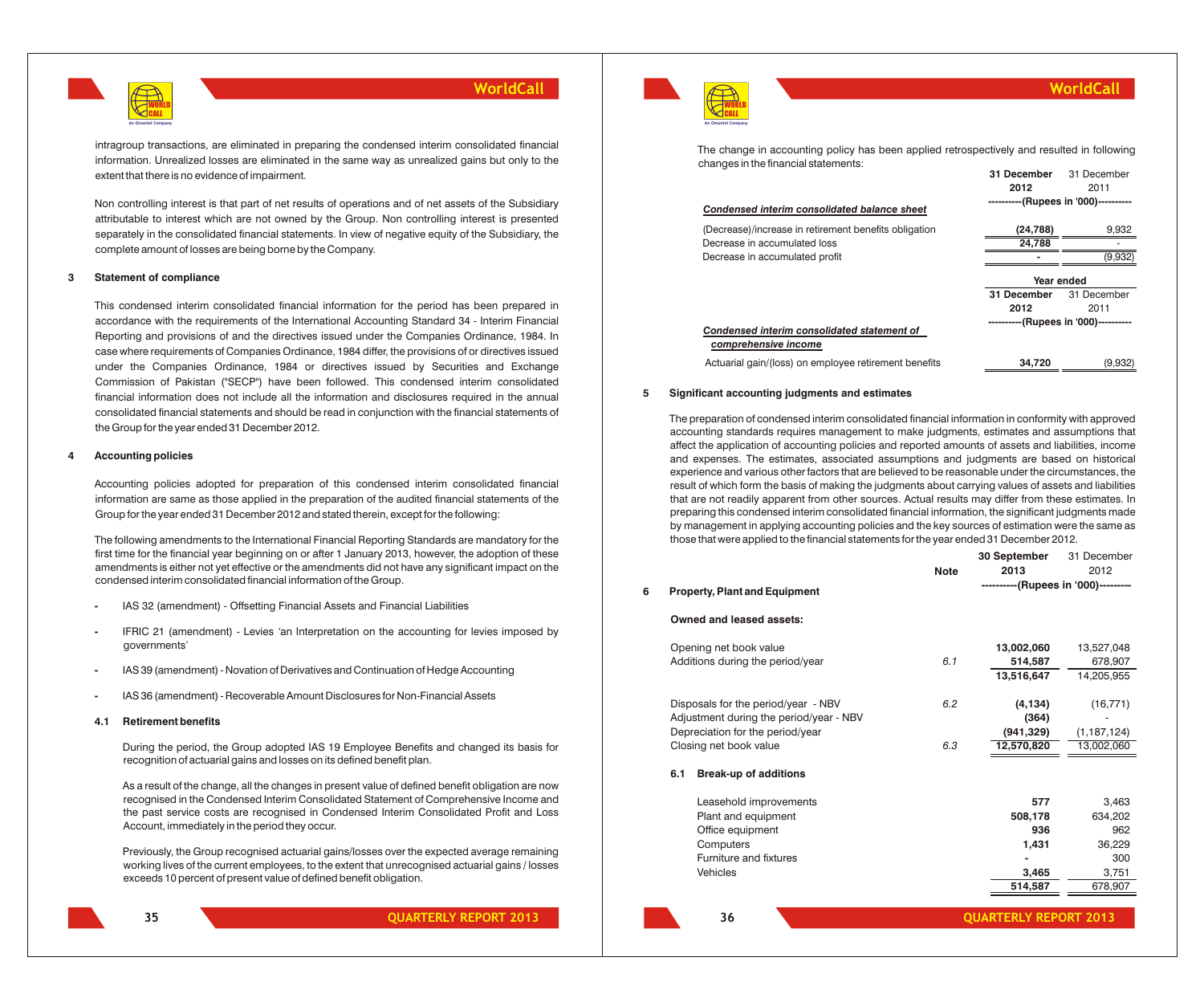|     |                                |             | WorldCall                           |                     |
|-----|--------------------------------|-------------|-------------------------------------|---------------------|
|     | An Omantel Company             | <b>Note</b> | 30 September<br>2013                | 31 December<br>2012 |
| 6.2 | Break-up of disposals (at NBV) |             | ----------(Rupees in '000)--------- |                     |
|     |                                |             |                                     |                     |
|     | Leasehold improvement          |             | (11)                                | (24)                |
|     | Office equipment               |             | (632)                               | (40)                |
|     | Computers                      |             | (45)                                | (16,001)            |
|     | Furniture and fixtures         |             | (262)                               | ۰                   |
|     | Vehicles                       |             | (3, 184)                            | (706)               |
|     |                                |             | (4, 134)                            | (16, 771)           |
|     |                                |             |                                     |                     |

**6.3** Property, plant and equipment includes equipment deployed in implementing the Universal Service Fund network which is subject to lien exercisable by Universal Service Fund Company ("USFC") in the event of failure by the Company to maintain service availability and quality specification.

### **7 Intangible assets (at NBV)**

| Licenses                               |     | 1.617.137 | 1.735.324 |
|----------------------------------------|-----|-----------|-----------|
| Indefeasible right of use - Media cost | 7.1 | 645.367   | 684.568   |
| Software                               |     | 12.705    | 13.774    |
| Goodwill                               | 7.2 | 2.553.494 | 2.553.494 |
|                                        |     | 4.828.703 | 4.987.160 |

- **7.1** During the year 2011, the Company acquired an indefeasible right of use in respect of capacity procured from Multinet Pakistan (Private) Limited for a period of 15 years.
- **7.2** Goodwill represents the difference between the cost of acquisition (fair value of consideration paid) and the fair value of net identifiable assets acquired at the time of merger of Worldcall Telecom Limited with Worldcall Communications Limited, Worldcall Multimedia Limited and Worldcall Broadband Limited.

The Company assessed the recoverable amount of Goodwill at 30 September 2013 and determined that as of this date, there is no indication of impairment of Goodwill. The recoverable amount was calculated on the basis of five year financial business plan approved by the Board which assumes cash inflows of USD 35 million during the financial year ending 31 December 2013 as foreign currency denominated convertible preference shares with mandatory conversion into equity. USD 35 million have been received in July 2013.

The business plan also includes a comprehensive analysis of the existing operational deployments of the Company along with strategic direction of future investments and business growth. Discount rate of 16% (2012: 16%) was used for the calculation of net present value of future cash flows. The cash flows beyond the five years period have been extrapolated using a steady 5% growth rate which is consistent with the long-term average growth rate for the industry, whereas for impairment calculation no growth is considered in cash flows beyond five years as per International Accounting Standard 36 - Impairment of Assets.

### **8 Long term trade receivable**

This represents receivable from the sale of Optical Fiber Cable stated at amortized cost by using the discount rate of 16%.



**QUARTERLY REPORT 2013 QUARTERLY REPORT 2013**



### **9 Non current assets and liabilities classified as held for sale**

The Company's foreign subsidiary namely Worldcall Telecommunications Lanka (Private) Limited was suffering losses as the demand for payphones in Sri Lanka has greatly diminished. Keeping in view the Sri Lankan market conditions and negative equity of the subsidiary, the management decided and approved the winding up of the subsidiary. Long term investment in subsidiary has been classified as discontinued operations.

Following are the results for the period ending 30 September 2013 and the comparative period of discontinued operations.

|     | Nine months ended Nine months ended |              |
|-----|-------------------------------------|--------------|
|     | 30 September                        | 30 September |
|     | 2013                                | 2012         |
|     | ----------(Rupees in '000)--------- |              |
| --- |                                     |              |

#### **Results of discontinued operations**

| Revenue                           | -       |         |
|-----------------------------------|---------|---------|
| Expenses                          | (1,738) | (2,078) |
| Results from operating activities | (1,738) | (2,078) |
| Finance cost                      | (1)     | (2)     |
| Other income                      | 47      | 46      |
| Loss for the period               | (1,692) | (2,034) |

### **Cash flow generated from/(used in) discontinued operations**

|    | Net cash used in operating activities<br>Net cash used in investing activities<br>Net cash generated from financing activities<br>Net cash generated from discontinued operation   |              | (1, 566)<br>1,573<br>7<br>30 September | (2,988)<br>3,005<br>17<br>31 December                                  |
|----|------------------------------------------------------------------------------------------------------------------------------------------------------------------------------------|--------------|----------------------------------------|------------------------------------------------------------------------|
|    |                                                                                                                                                                                    | <b>Note</b>  | 2013                                   | 2012                                                                   |
|    | Assets and liabilities classified as held for sale                                                                                                                                 |              | ----------(Rupees in '000)---------    |                                                                        |
|    | <b>Assets</b>                                                                                                                                                                      |              |                                        |                                                                        |
|    | Cash and bank balance                                                                                                                                                              |              | 7                                      | 144<br>144                                                             |
|    | <b>Liabilities</b>                                                                                                                                                                 |              |                                        |                                                                        |
|    | Trade and other payables<br>Income tax payable                                                                                                                                     |              | 6,810<br>$\overline{7}$<br>6,817       | 3,556<br>7<br>3,563                                                    |
| 10 | Short term borrowings                                                                                                                                                              |              |                                        |                                                                        |
|    | Habib Bank Limited - I<br>Habib Bank Limited - II<br><b>KASB Bank Limited</b><br>Soneri Bank Limited - I<br>Soneri Bank Limited - II<br>Standard Chartered Bank (Pakistan) Limited | 10.1<br>10.2 | 33,551<br>34,705<br>68,256             | 708,000<br>194,459<br>49,500<br>42,196<br>4,879<br>15,733<br>1,014,767 |
|    |                                                                                                                                                                                    |              |                                        |                                                                        |

**WorldCall**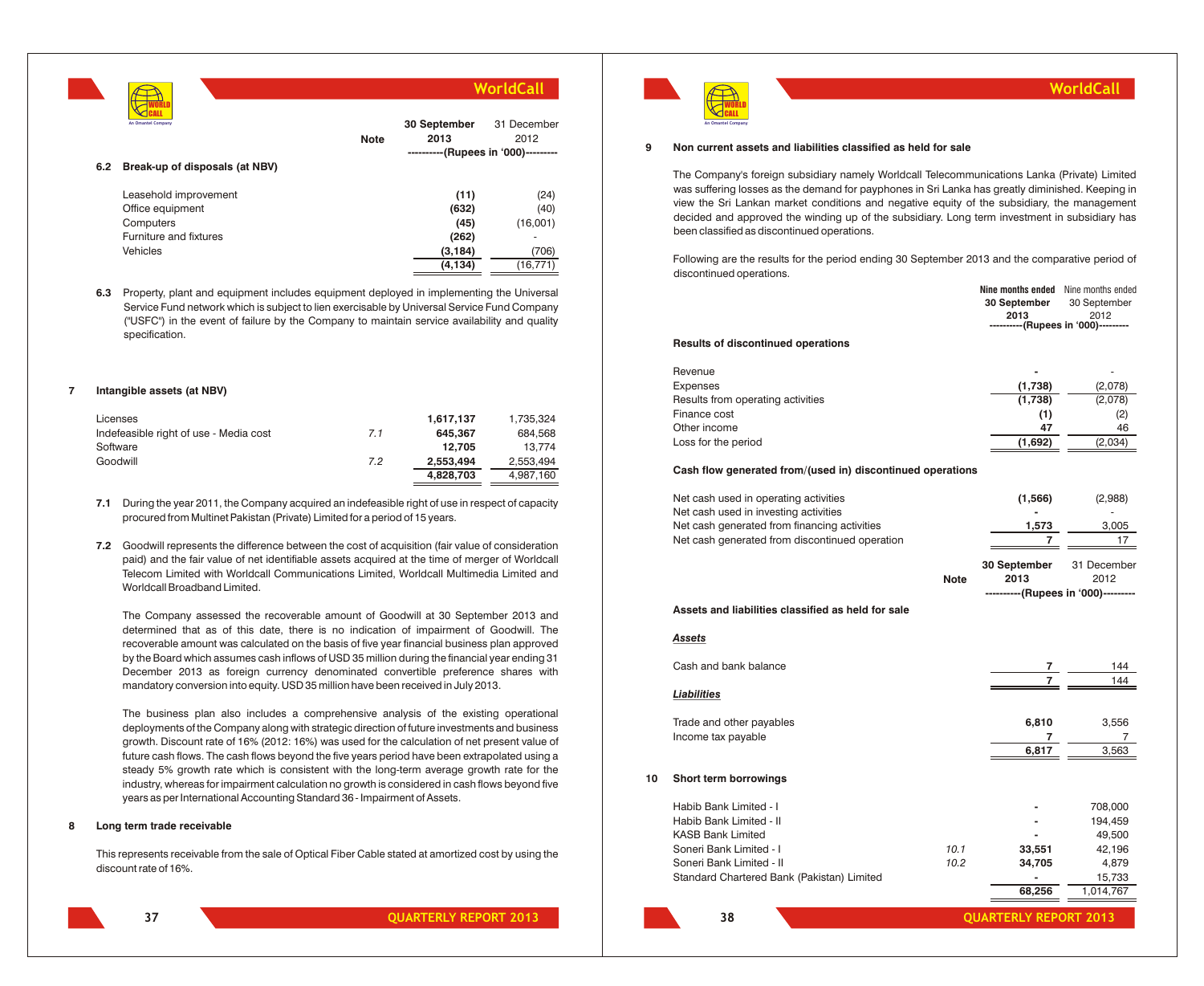

**10.1** This facility is repayable up to 23 May 2014 having mark up of one month KIBOR plus 3% per annum. It is secured through joint pari passu hypothecation agreement with 25% margin.

**10.2** This facility is repayable up to 23 May 2014 having mark up of one month KIBOR plus 3% per annum. It is secured through joint pari passu hypothecation agreement with 25% margin.

|    |                                            | 30 September                        | 31 December |
|----|--------------------------------------------|-------------------------------------|-------------|
|    |                                            | 2013                                | 2012        |
|    |                                            | ----------(Rupees in '000)--------- |             |
| 11 | <b>Term Finance Certificates - secured</b> |                                     |             |
|    | Term finance certificates                  | 1,643,735                           | 1,643,735   |
|    | Less: Initial transaction cost             | (53,994)                            | (53,994)    |
|    |                                            | 1,589,741                           | 1,589,741   |
|    | Amortization of transaction cost           | 53,994                              | 50,342      |
|    |                                            | 1,643,735                           | 1,640,083   |
|    | Less: Current maturity                     |                                     |             |
|    |                                            | 1,643,735                           | 1.640.083   |
|    |                                            |                                     |             |

Term finance certificates have a face value of Rs. 5,000 per certificate.

### *Term finance certificates*

These represent listed Term Finance Certificates ("TFC") amounting to Rs. 4,000 million. Out of this, Rs. 3,000 million was received on account of Pre-IPO and Rs. 1,000 million was offered to public for subscription. Profit rate is charged at six months average KIBOR plus 1.60% per annum.

These TFCs have been rescheduled by majority of TFC holders. The principal will be repayable in three semi annual installments commencing from 07 October 2014.

|    |                                       | 30 September<br>2013                | 31 December<br>2012 |
|----|---------------------------------------|-------------------------------------|---------------------|
| 12 | Long term loan                        | ----------(Rupees in '000)--------- |                     |
|    | Receipt                               | 2,943,855                           | 2,943,855           |
|    | Less: Initial transaction cost        | (42, 668)                           | (42,668)            |
|    |                                       | 2,901,187                           | 2,901,187           |
|    | Add: Amortization of transaction cost | 15,239                              | 10,667              |
|    |                                       | 2,916,426                           | 2,911,854           |
|    | Add: Exchange loss                    | 695,895                             | 406,095             |
|    |                                       | 3,612,321                           | 3,317,949           |
|    | Less: Current maturity                | (211,000)                           | (502,493)           |
|    |                                       | 3,401,321                           | 2,815,456           |
|    |                                       |                                     |                     |

This represents foreign currency syndicated loan facility amounting to USD 35 million from Askari Bank Limited Offshore Banking Unit, Bahrain with the lead arranger being Askari Bank Limited. Initially, this loan was repayable in 20 equal quarterly instalments with 2 years grace period commencing from 06 June 2013. Profit is charged at three months average LIBOR plus 1.75% per annum and monitoring fee at 1.20% per annum. To secure the facility, an unconditional, irrevocable,

**39**



first demand stand-by letter of credit has been issued by National Bank of Oman favouring Askari Bank Limited against the corporate guarantee of Oman Telecommunication Company SAOG. This arrangement shall remain effective until all obligations under the facility are settled.

During the period, this loan has been rescheduled by Askari Bank Limited. Keeping other terms and conditions same, the principal is repayable in 16 quarterly installments commencing from 06 June 2014. The aggregate grace period is now 3 years from the original date of the loan facility.

|    |                                                 | 30 September                        | 31 December |
|----|-------------------------------------------------|-------------------------------------|-------------|
|    |                                                 | 2013                                | 2012        |
|    |                                                 | ----------(Rupees in '000)--------- |             |
| 13 | Long term payable                               |                                     |             |
|    | Payable to Pakistan Telecommunication Authority | 639,080                             | 768,589     |
|    | Payable to Multinet Pakistan (Private) Limited  | 58.267                              | 115.835     |
|    | <b>Suppliers</b>                                | 474,531                             | 404,020     |
|    |                                                 | 1,171,878                           | 1,288,444   |

### **14 Contingencies and commitments - the Company**

### **Contingencies**

### **14.1 Billing disputes with PTCL**

- **14.1.1** There is a dispute of Rs. 72.64 million (31 December 2012: Rs 72.64 million) with PTCL of non revenue time of prepaid calling cards and Rs. 46.08 million (31 December 2012: Rs 41.40 million) for excess minutes billed on account of interconnect and settlement charges. The Company is hopeful that matter will be decided in favour of the Company.
- **14.1.2** PTCL has charged the Company excess Domestic Private Lease Circuits ("DPLC") and other media charges amounting to Rs. 206.98 million (31 December 2012: Rs.183.99 million) on account of difference in rates, distances and date of activations. The Company has deposited Rs. 40 million (31 December 2012: Rs. 40 million) in Escrow Account on account of dispute of charging of bandwidth charges from the date of activation of Digital Interface Units ("DIUs") for commercial operation and in proportion to activation of DIUs related to each DPLC link and excess charging in respect of Karachi-Rawalpindi link which was never activated. The Company is hopeful that matter will be decided in favour of the Company.

### **14.2 Disputes with Pakistan Telecommunication Authority ("PTA")**

- **14.2.1** There is a dispute with PTA on roll out of Company's 479 MHz and 3.5 GHz frequency bands licenses for allegedly not completing roll out within prescribed time. The dispute is pending adjudication at PTA. The Company is hopeful that the issue will be favorably resolved at the level of PTA.
- **14.2.2** There is a dispute with PTA on payment of research and development fund contribution amounting to Rs. 5.65 million (31 December 2012: Rs. 5.65 million). The legal validity of this fund is under challenge before the Honourable Supreme Court of Pakistan. The Company is hopeful of a favourable decision.
- **14.2.3** There is a dispute with PTA on payment of contribution of APC for USF amounting to Rs. 491 million (31 December 2012: Rs. 491 million) in relation to the period prior to the valid formation of USF fund by the Federal Government. Out of this amount, Rs. 394 million has been deposited with PTA. The matter is pending adjudication before the Honourable Supreme Court of Pakistan. The Company is hopeful of a favourable decision.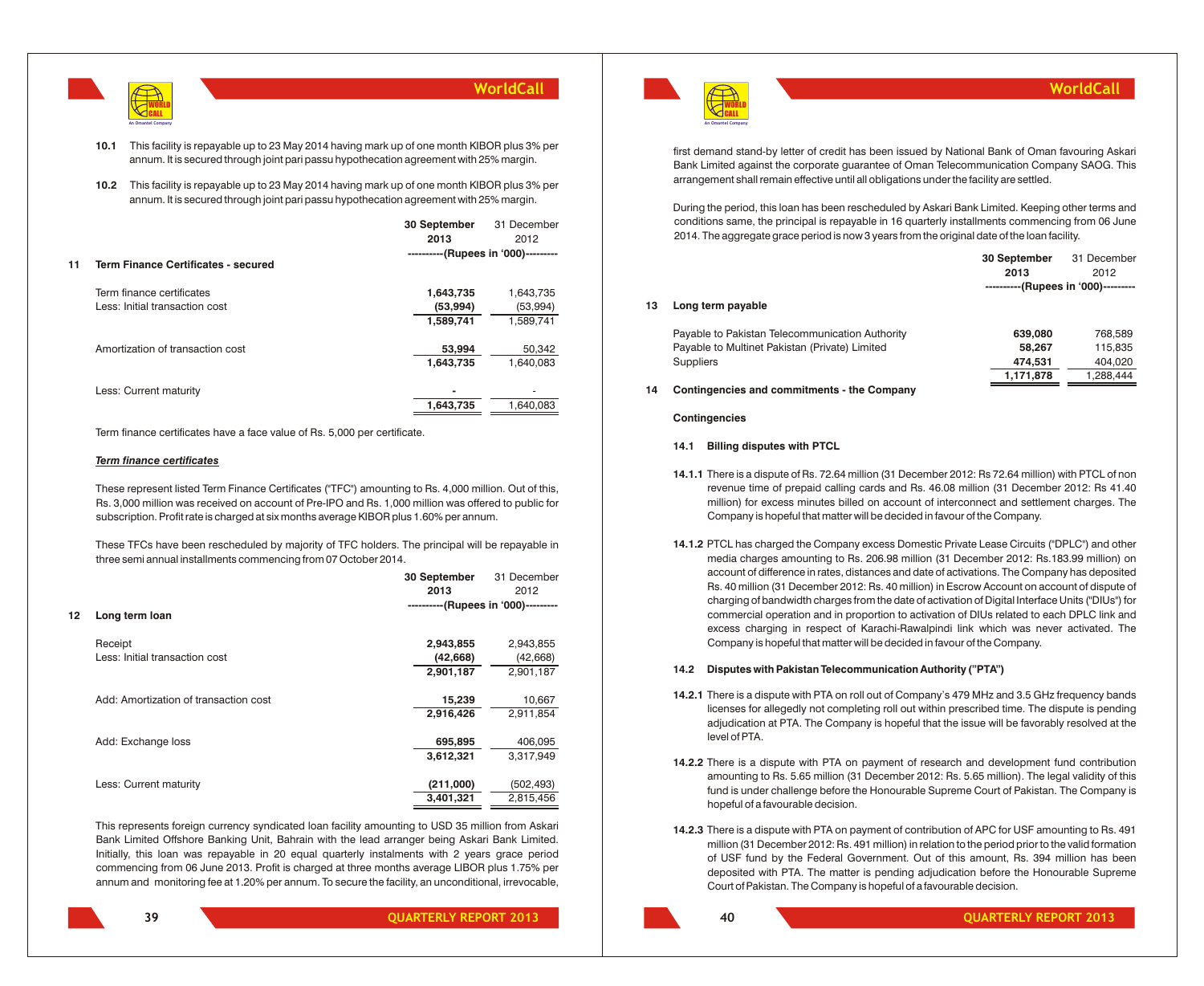

#### **14.3 Taxation issues**

- **14.3.1** Income Tax Return for the tax year ended 30 June 2006 was filed under the self assessment scheme. Subsequently, the case was reopened by invoking the provisions of section 122 (5A). Additions were made on account of brought forward losses, gratuity and goodwill of Rs. 773 million. The appeal of the Company is pending in Income Tax Appellate Tribunal Lahore. The Company is hopeful that the matter will be decided in favour of the Company.
- **14.3.2** Income Tax Returns for the tax year ended 30 June 2003 were filed under the self assessment scheme of Worldcall Communications Limited, Worldcall Multimedia Limited, Worldcall Broadband Limited and Worldcall Phone cards Limited, now merged into the Company. The Company has received orders under section 122(5A) against the said returns filed under self assessment on 02 January 2009. As per Orders, the Income Tax Department intends to amend the returns on certain issues such as depreciation, turnover tax adjustment, gratuity provision, share premium, allocation of expenses to capital gain, mark up from associates and share deposit money amounting to Rs. 29.9 million. An appeal has been filed by the Company against the orders before the Commissioner of Income Tax (Appeals). Commissioner of Income Tax (Appeals) has restored the original assessment order U/S 177 dated 17 May 2005 for Worldcall Broadband Limited. Remaining appeals were also decided and a partial relief was given by CIT (Appeals), while being aggrieved, the Company has filed appeals in Income Tax Appellate Tribunal Lahore. Based on legal advice, the Company is hopeful that matter will be decided in favour of the Company.
- **14.3.3** There is a dispute with Sales Tax Authorities for payment of Rs.167 million claimed and obtained as sales tax refund in the year 2006 by the Company. The matter is presently being adjudicated by the Honourable Lahore High Court Lahore. An injunction currently holds field which precludes recovery from the Company. The Company has paid 20% of principal amount to date to the department against the said dispute. Moreover, this is an industrial issue and in case companies of other jurisdiction the Inland Revenue Tribunal has dismissed the case of sales tax authorities. It is therefore that, the Company is hopeful of a favorable decision.

### **14.4 Others**

**14.4.1** Samsung claimed an amount of Rs.147.70 million (USD 1.4 million) against its receivables under a certain settlement and services agreement. However, the Company denies the claim on the basis that Samsung failed to fulfil its obligations and did not provide services for which Company reserves the right to initiate appropriate proceedings against Samsung. Based on the legal advice, Company is hopeful that matter will be resolved in its favour.

|      |                                               | 30 September                        | 31 December |
|------|-----------------------------------------------|-------------------------------------|-------------|
|      |                                               | 2013                                | 2012        |
|      |                                               | ----------(Rupees in '000)--------- |             |
|      | <b>Commitments</b>                            |                                     |             |
| 14.5 | Outstanding quarantees                        | 1,165,891                           | 1,213,373   |
| 14.6 | Commitments in respect of capital expenditure | 2,303,507                           | 2,070,847   |
| 14.7 | Outstanding letters of credit                 | 4,850                               | 38,840      |



|    | An Omantel Company                                                  | 30 September<br>2013<br>----------(Rupees in '000)--------- | 31 December<br>2012 |
|----|---------------------------------------------------------------------|-------------------------------------------------------------|---------------------|
| 15 | Issued, subscribed and paid up share capital                        |                                                             |                     |
|    | 860,571,513 (December 2012: 860,571,513) ordinary<br>of Rs. 10 each | 8,605,716                                                   | 8,605,716           |
| 16 | Preference share capital                                            |                                                             |                     |
|    | 350,000 Preference shares of USD 100 each fully paid in cash        | 3,537,700                                                   |                     |
|    |                                                                     | 30 September<br>2013<br>--------(Number of shares)-------   | 31 December<br>2012 |
|    | The reconciliation of preference shares is as follows               |                                                             |                     |
|    | Opening balance<br>Add: Shares issued during the period             | 350,000<br>350,000                                          |                     |

**WorldCall**

These are foreign currency denominated in US Dollar, non-voting, cumulative and convertible preference shares ("CPS", or "Preference Shares") having a face value of US\$ 100/- each, held by Oman Telecommunication Company SAOG (the Parent Company) and Habib Bank Limited (the Investor) amounting to USD 20 million and USD 15 million respectively.

The conversion option is exercisable by the holder at any time after the  $1<sup>st</sup>$  anniversary of the issue date but no later than the  $5<sup>th</sup>$  anniversary. On  $5<sup>th</sup>$  anniversary CPS will be mandatorily converted into ordinary voting common shares. The CPS shall be converted fully or partially in multiples of USD 1 million at the conversion ratio defined in the agreement at 10% discount on share price after first anniversary and thereby increased by 10% additional discount for each completed year of anniversary.

The holders are entitled to a non-cash dividend which will be calculated at the rate higher of 5.9% per annum on each of the preference shares or the dividend declared by the Company for Ordinary Shareholders whichever is higher.

Omantel has provided a put option to the Investor in US Dollar where the Investor can sell its Convertible Preference Shares at Participation Amount along with any accumulated and accrued Dividend Shares and other pre-agreed charges and expenses (Put Strike Price) to Omantel. This Put Option may be exercised fully or partially in a multiple of US\$ 1 Million from the  $3<sup>rd</sup>$  anniversary of the CPS till the 5<sup>th</sup> anniversary. On occurrence of trigger events as defined in CPS agreement as at any time during the term of CPS.

The CPS have been treated as part of equity on the following basis:

- The shares were issued under the provisions of section 84 and 86 of the Companies Ordinance, 1984 (the Ordinance) read with section 90 of the Ordinance and the Companies Share Capital (Variation in Rights and Privileges) Rules, 2000.
- The financial capital of the Company and the issue of the shares were duly approved by the shareholders of the Company at the Annual General Meeting held on 30 April 2012.
- The requirements of the Ordinance takes precedence over the requirements of International Accounting Standards.

**41**

**42**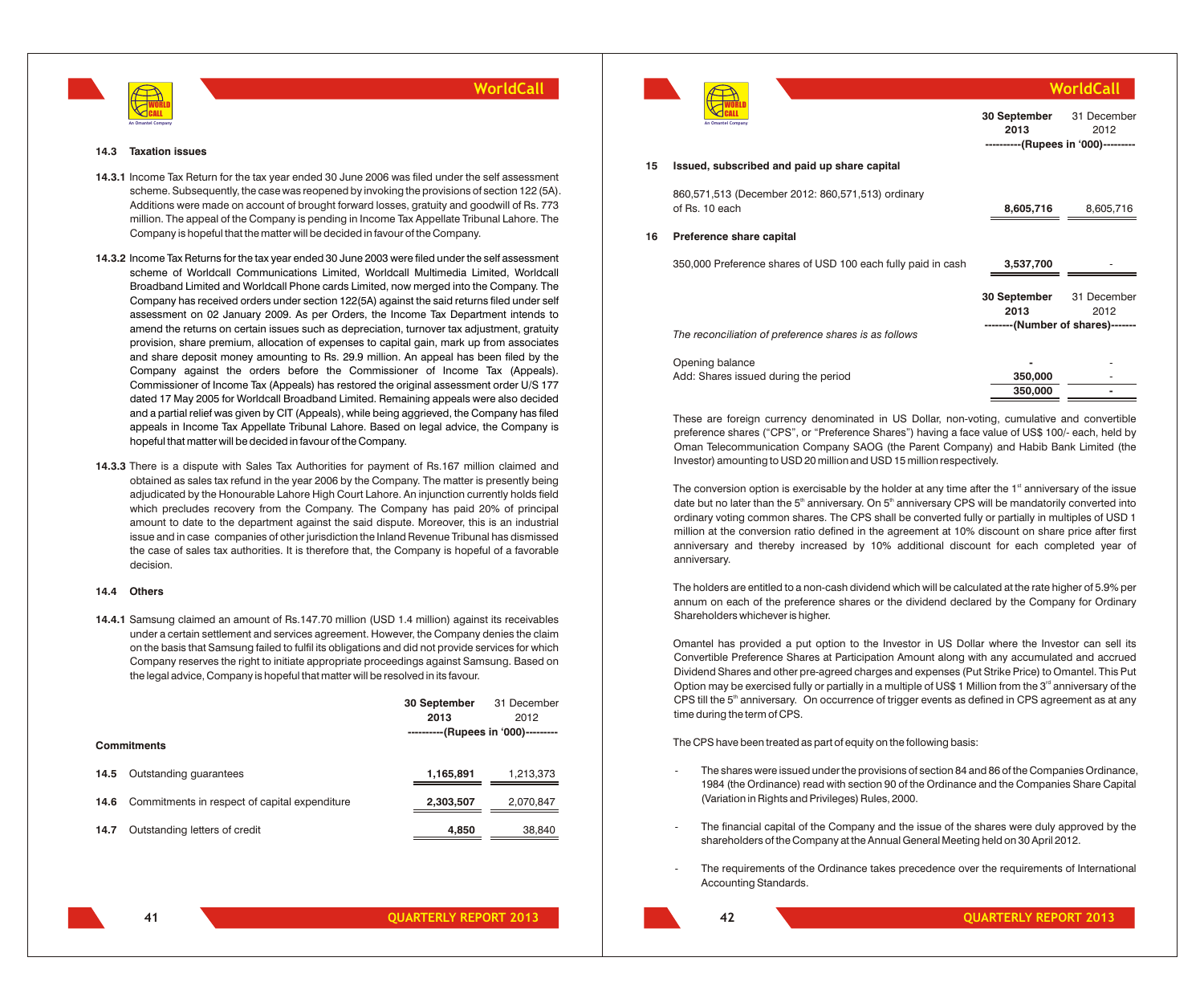

The preference shareholders have the right to convert these shares into Ordinary shares.

|    |                                                        | Nine months ended<br>30 September<br>2013<br>----------(Rupees in '000)--------- | Nine months ended<br>30 September<br>2012 |
|----|--------------------------------------------------------|----------------------------------------------------------------------------------|-------------------------------------------|
| 17 | Cash generated from operations                         |                                                                                  |                                           |
|    | Loss before taxation                                   | (2,274,036)                                                                      | (1,844,662)                               |
|    | Adjustment for non-cash charges and other items:       |                                                                                  |                                           |
|    | Depreciation                                           | 941,329                                                                          | 916,919                                   |
|    | Amortization of intangible assets                      | 145,024                                                                          | 144,298                                   |
|    | Amortization of transaction cost                       | 8,224                                                                            | 12,790                                    |
|    | Discounting charges                                    | 32,376                                                                           | 606,423                                   |
|    | Amortization of receivables                            | (7, 270)                                                                         | (11, 565)                                 |
|    | Provision for doubtful receivables                     | 419,706                                                                          | 219,721                                   |
|    | Provision for stores and spares                        | 17,821                                                                           | 12,000                                    |
|    | Impairment loss on available for sale financial assets | 13,202                                                                           | 28,334                                    |
|    | Exchange loss on foreign currency loan                 | 289,800                                                                          | 169,050                                   |
|    | Gain on sale of property, plant and equipment          | (3,899)                                                                          | (2, 211)                                  |
|    | Exchange translation difference                        | (2,539)                                                                          | 6,087                                     |
|    | Retirement benefits                                    | 43,885                                                                           | 64,216                                    |
|    | Finance cost                                           | 426,923                                                                          | 428,014                                   |
|    | Profit before working capital changes                  | 50,547                                                                           | 749,416                                   |
|    |                                                        |                                                                                  |                                           |

### **Effect on cash flow due to working capital changes:**

| (Increase)/decrease in the current assets |           |            |
|-------------------------------------------|-----------|------------|
| Stores and spares                         | 19,978    | 2,806      |
| Stock in trade                            | (28, 934) | 5,159      |
| Trade debts                               | 291,697   | (547, 029) |
| Loans and advances                        | 297,578   | (306, 728) |
| Deposits and prepayments                  | (50,080)  | (66, 231)  |
| Other receivables                         | 1,621     | 11,546     |
| Increase in current liabilities           |           |            |
| Trade and other payables                  | 498,063   | 1,567,205  |
|                                           | 1,029,923 | 666,728    |
|                                           |           |            |
|                                           | 1,080,470 | 1,416,144  |

### **18 Related party transactions**

The related parties comprise of shareholders, foreign subsidiary, local associated companies, related group companies, directors of the Company, companies where directors also hold directorship and key management personnel. Significant transactions with related parties are as follows:



### **WorldCall**

|                                     |                                                              | Nine months<br>ended                 | Nine months<br>ended |
|-------------------------------------|--------------------------------------------------------------|--------------------------------------|----------------------|
|                                     |                                                              | 30 September<br>2013                 | 30 September<br>2012 |
| Relationship<br>with the<br>Company | <b>Nature of transactions</b>                                | ----------(Rupees in '000)---------- |                      |
| <b>Holding Company</b>              | Purchase of goods and services<br>Sale of goods and services | 16<br>6                              | 470,538<br>49.661    |
| Other related parties               | Purchase of goods and services<br>Sale of goods and services | 7,563<br>813                         | 6,876<br>773         |
| Key management<br>personnel         | Salaries and other employee benefits                         | 228,706                              | 252.289              |

All transactions with related parties have been carried out on commercial terms and conditions.

|                                 | 30 September                        | 31 December |
|---------------------------------|-------------------------------------|-------------|
|                                 | 2013                                | 2012        |
|                                 | ----------(Rupees in '000)--------- |             |
| <b>Period end balances</b>      |                                     |             |
| Receivable from related parties | 228,820                             | 228.813     |
| Payable to related parties      | 2,327,292                           | 2,104,212   |

These are in normal course of business and are interest free.

### **19 Financial instruments**

### **Offsetting of financial assets and financial liabilities**

The Group adopted Disclosures-Offsetting Financial Assets and Financial Liabilities (amendments to IFRS 7). The disclosures set out in the tables below include financial assets and financial liabilities that:

- are offset in the Group's balance sheet; or
- are subject to an enforceable master netting arrangement or similar agreement that covers similar financial instruments, irrespective of whether they are offset in the balance sheet.

At the date of balance sheet, the Group has no enforceable master netting arrangements or other similar arrangements.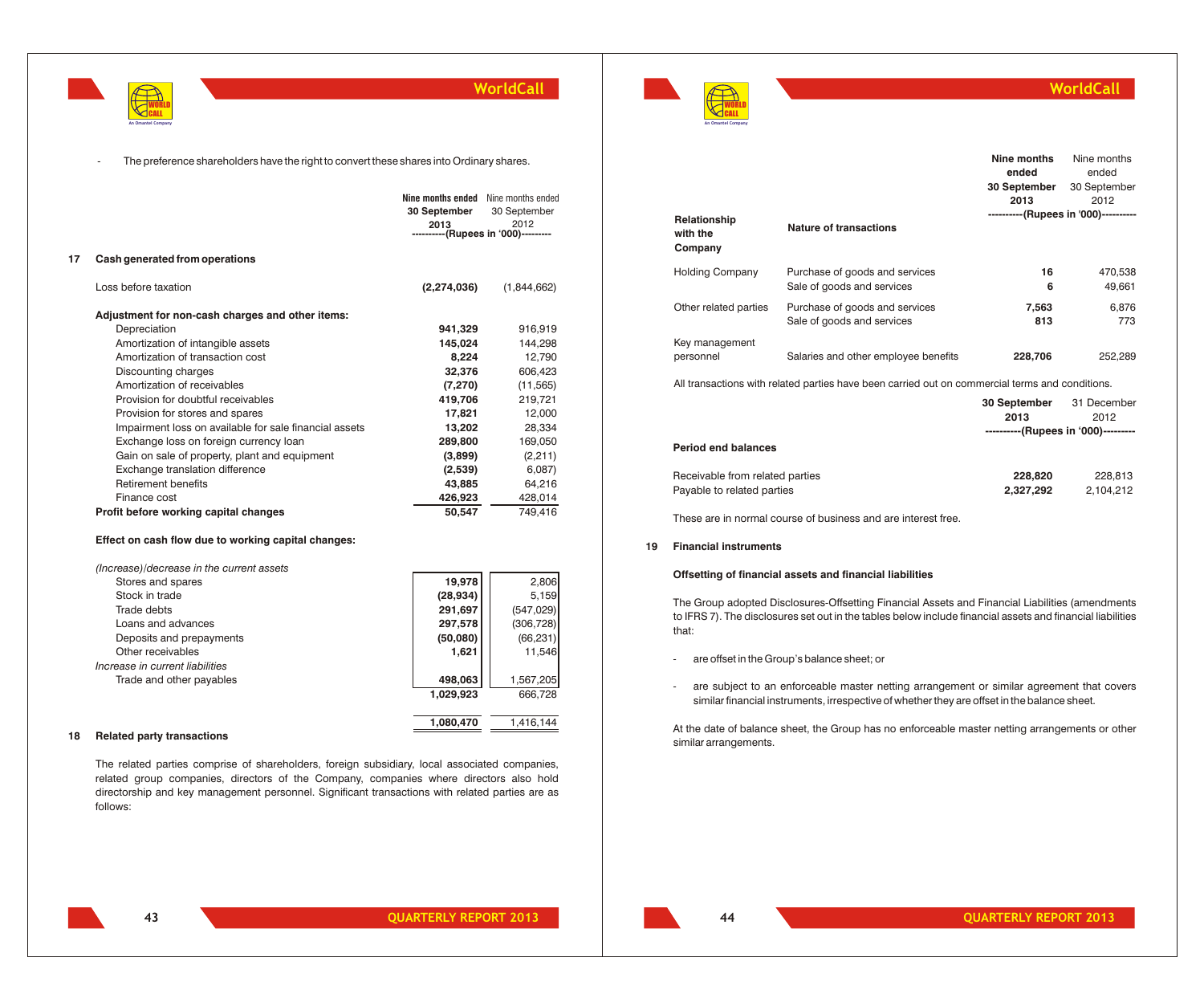



### **WorldCall**

### **19.1 Financial assets subject to offsetting**

|                                     |      |                                                          |                                                                                                                         |                                                                                             | As at 30 September 2013                                                                        |             |                                                                          |  |  |
|-------------------------------------|------|----------------------------------------------------------|-------------------------------------------------------------------------------------------------------------------------|---------------------------------------------------------------------------------------------|------------------------------------------------------------------------------------------------|-------------|--------------------------------------------------------------------------|--|--|
|                                     |      | Gross<br>amounts of<br>recognised<br>financial<br>assets | Gross<br>amount of<br>recognised<br>financial<br>liabilities off<br>set in the<br>statement of<br>financial<br>position | <b>Net amount</b><br>of financial<br>assets<br>the<br>statement of<br>financial<br>position | Related<br>amounts not<br>presented in off set in the<br>statement of<br>financial<br>position | Net amount  | Financial<br>assets not<br>in scope of<br>off setting<br>disclosure<br>s |  |  |
| <b>Financial assets</b>             | Note | A                                                        | в                                                                                                                       | $C = A + B$                                                                                 | D                                                                                              | $E = C + D$ |                                                                          |  |  |
| Long term trade receivables         | 8    |                                                          |                                                                                                                         |                                                                                             |                                                                                                | ٠           | 180,603                                                                  |  |  |
| Long term loans and deposits        |      |                                                          |                                                                                                                         |                                                                                             | ٠                                                                                              |             | 82,090                                                                   |  |  |
| Trade debts<br>Loans and advances - |      | 3,436,571                                                | (1,515,977)                                                                                                             | 1,920,594                                                                                   | ٠                                                                                              | 1,920,594   |                                                                          |  |  |
| considered good                     |      | ٠                                                        |                                                                                                                         |                                                                                             |                                                                                                | ٠           | 719,867                                                                  |  |  |
| Other receivables - current         |      |                                                          |                                                                                                                         |                                                                                             |                                                                                                | ٠           | 42.573                                                                   |  |  |
| Short term investments              |      |                                                          |                                                                                                                         | ٠                                                                                           | ٠                                                                                              | ٠           | 83,135                                                                   |  |  |
| Cash and bank balances              |      |                                                          |                                                                                                                         |                                                                                             | ٠                                                                                              | ۰           | 2,421,032                                                                |  |  |
|                                     |      | 3,436,571                                                | (1,515,977)                                                                                                             | 1,920,594                                                                                   | ٠                                                                                              | 1,920,594   |                                                                          |  |  |

### **19.2 Financial liabilities subject to offsetting**

|                                    |    |                                                               |                                                                                                                    | As at 30 September 2013                                                                   |                                                                                                |             |                                                                                  |
|------------------------------------|----|---------------------------------------------------------------|--------------------------------------------------------------------------------------------------------------------|-------------------------------------------------------------------------------------------|------------------------------------------------------------------------------------------------|-------------|----------------------------------------------------------------------------------|
|                                    |    | Gross<br>amounts of<br>recognised<br>financial<br>liabilities | Gross<br>amount of<br>recognised<br>financial<br>assets off<br>set in the<br>statement of<br>financial<br>position | Net amount<br>of financial<br>liabilities<br>the<br>statement of<br>financial<br>position | Related<br>amounts not<br>presented in off set in the<br>statement of<br>financial<br>position | Net amount  | Financial<br>liabilities<br>not in<br>scope of<br>off setting<br>disclosure<br>s |
| <b>Financial liabilities</b>       |    | A                                                             | B                                                                                                                  | $C = A + B$                                                                               | D                                                                                              | $E = C + D$ |                                                                                  |
| Short term borrowings              | 10 |                                                               |                                                                                                                    |                                                                                           |                                                                                                |             | 68.256                                                                           |
| Running finances under mark-       |    |                                                               |                                                                                                                    |                                                                                           |                                                                                                |             |                                                                                  |
| up arrangements - secured          |    |                                                               |                                                                                                                    |                                                                                           |                                                                                                |             | 787.759                                                                          |
| Licence fee payable                |    |                                                               |                                                                                                                    |                                                                                           |                                                                                                |             | 1,021,500                                                                        |
| Trade and other payables           |    | 7.846.803                                                     | (1.589.080)                                                                                                        | 6.257.723                                                                                 |                                                                                                | 6.257.723   |                                                                                  |
| Interest and mark-up accrued       |    |                                                               |                                                                                                                    |                                                                                           |                                                                                                |             | 249.393                                                                          |
| Term finance certificates -        |    |                                                               |                                                                                                                    |                                                                                           |                                                                                                |             |                                                                                  |
| secured                            | 11 |                                                               |                                                                                                                    |                                                                                           |                                                                                                |             | 1,643,735                                                                        |
| Long term loan                     | 12 |                                                               |                                                                                                                    |                                                                                           |                                                                                                |             | 3,612,320                                                                        |
| Liabilities against assets subject |    |                                                               |                                                                                                                    | ٠                                                                                         |                                                                                                |             |                                                                                  |
| to finance lease                   |    |                                                               |                                                                                                                    |                                                                                           |                                                                                                |             | 67.592                                                                           |
| Long term payables                 | 13 |                                                               |                                                                                                                    |                                                                                           |                                                                                                |             | 1,171,878                                                                        |
| Long term deposits                 |    |                                                               |                                                                                                                    |                                                                                           |                                                                                                |             | 42.390                                                                           |
|                                    |    | 7,846,803                                                     | (1,589,080)                                                                                                        | 6,257,723                                                                                 | ۰                                                                                              | 6,257,723   |                                                                                  |

|                              |   |                                                          |                                                                                                                         | As at 31 December 2012                                                                            |                                                                                   |             |                                                                      |
|------------------------------|---|----------------------------------------------------------|-------------------------------------------------------------------------------------------------------------------------|---------------------------------------------------------------------------------------------------|-----------------------------------------------------------------------------------|-------------|----------------------------------------------------------------------|
|                              |   | Gross<br>amounts of<br>recognised<br>financial<br>assets | Gross<br>amount of<br>recognised<br>financial<br>liabilities off<br>set in the<br>statement of<br>financial<br>position | Net amount<br>of financial<br>assets<br>presented in<br>the statement<br>of financial<br>position | Related<br>amounts not<br>off set in the<br>statement of<br>financial<br>position | Net amount  | Financial<br>assets not in<br>scope of off<br>setting<br>disclosures |
| <b>Financial assets</b>      |   | A                                                        | B                                                                                                                       | $C = A + B$                                                                                       | D                                                                                 | $E = C + D$ |                                                                      |
| Long term trade receivables  | 8 |                                                          |                                                                                                                         |                                                                                                   |                                                                                   |             | 242,883                                                              |
| Long term loans and deposits |   |                                                          |                                                                                                                         |                                                                                                   |                                                                                   |             | 122,074                                                              |
| Trade debts                  |   | 4,504,836                                                | (1,879,953)                                                                                                             | 2,624,883                                                                                         | ٠                                                                                 | 2,624,883   |                                                                      |
| Loans and advances -         |   |                                                          |                                                                                                                         |                                                                                                   | ٠                                                                                 |             | 591,399                                                              |
| Other receivables - current  |   |                                                          |                                                                                                                         |                                                                                                   | ٠                                                                                 | ٠           | 37.694                                                               |
| Short term investments       |   |                                                          |                                                                                                                         |                                                                                                   | ٠                                                                                 |             | 104,982                                                              |
| Cash and bank balances       |   |                                                          |                                                                                                                         |                                                                                                   |                                                                                   |             | 100,742                                                              |
|                              |   | 4,504,836                                                | (1,879,953)                                                                                                             | 2,624,883                                                                                         | ٠                                                                                 | 2,624,883   |                                                                      |

### **Financial liabilities subject to offsetting**

|                                                       |      |                                                               | As at 31 December 2012                                                                                    |                                                                                                        |                                                                                   |             |                                                                           |  |
|-------------------------------------------------------|------|---------------------------------------------------------------|-----------------------------------------------------------------------------------------------------------|--------------------------------------------------------------------------------------------------------|-----------------------------------------------------------------------------------|-------------|---------------------------------------------------------------------------|--|
|                                                       |      |                                                               | Gross                                                                                                     |                                                                                                        |                                                                                   |             |                                                                           |  |
|                                                       |      | Gross<br>amounts of<br>recognised<br>financial<br>liabilities | amount of<br>recognised<br>financial<br>assets off set<br>in the<br>statement of<br>financial<br>position | Net amount<br>of financial<br>liabilities<br>presented in<br>the statement<br>of financial<br>position | Related<br>amounts not<br>off set in the<br>statement of<br>financial<br>position | Net amount  | Financial<br>liabilities not<br>in scope of<br>off setting<br>disclosures |  |
| <b>Financial liabilities</b>                          | Note | A                                                             | B                                                                                                         | $C = A + B$                                                                                            | D                                                                                 | $E = C + D$ |                                                                           |  |
| Short term borrowings<br>Running finances under mark- | 10   |                                                               |                                                                                                           |                                                                                                        |                                                                                   |             | 1,014,767                                                                 |  |
| up arrangements - secured                             |      |                                                               |                                                                                                           |                                                                                                        |                                                                                   |             | 789,331                                                                   |  |
| Licence fee payable                                   |      |                                                               |                                                                                                           |                                                                                                        |                                                                                   |             | 1,021,500                                                                 |  |
| Trade and other payables                              |      | 6,361,439                                                     | (699.913)                                                                                                 | 5,661,526                                                                                              | ٠                                                                                 | 5,661,526   |                                                                           |  |
| Interest and mark-up accrued                          |      |                                                               |                                                                                                           |                                                                                                        | ٠                                                                                 |             | 245,190                                                                   |  |
| Term finance certificates -                           | 11   |                                                               |                                                                                                           |                                                                                                        |                                                                                   | ٠           | 1,640,083                                                                 |  |
| Long term loan                                        | 12   |                                                               |                                                                                                           |                                                                                                        |                                                                                   | ٠           | 3,317,949                                                                 |  |
| Liabilities against assets subject                    |      |                                                               |                                                                                                           |                                                                                                        |                                                                                   |             |                                                                           |  |
| to finance lease                                      |      |                                                               |                                                                                                           |                                                                                                        |                                                                                   |             | 105,005                                                                   |  |
| Long term payables                                    | 13   |                                                               |                                                                                                           |                                                                                                        |                                                                                   |             | 1,288,444                                                                 |  |
| Long term deposits                                    |      |                                                               |                                                                                                           |                                                                                                        |                                                                                   |             | 42,458                                                                    |  |
|                                                       |      | 6,361,439                                                     | (699, 913)                                                                                                | 5,661,526                                                                                              | $\overline{\phantom{a}}$                                                          | 5,661,526   |                                                                           |  |